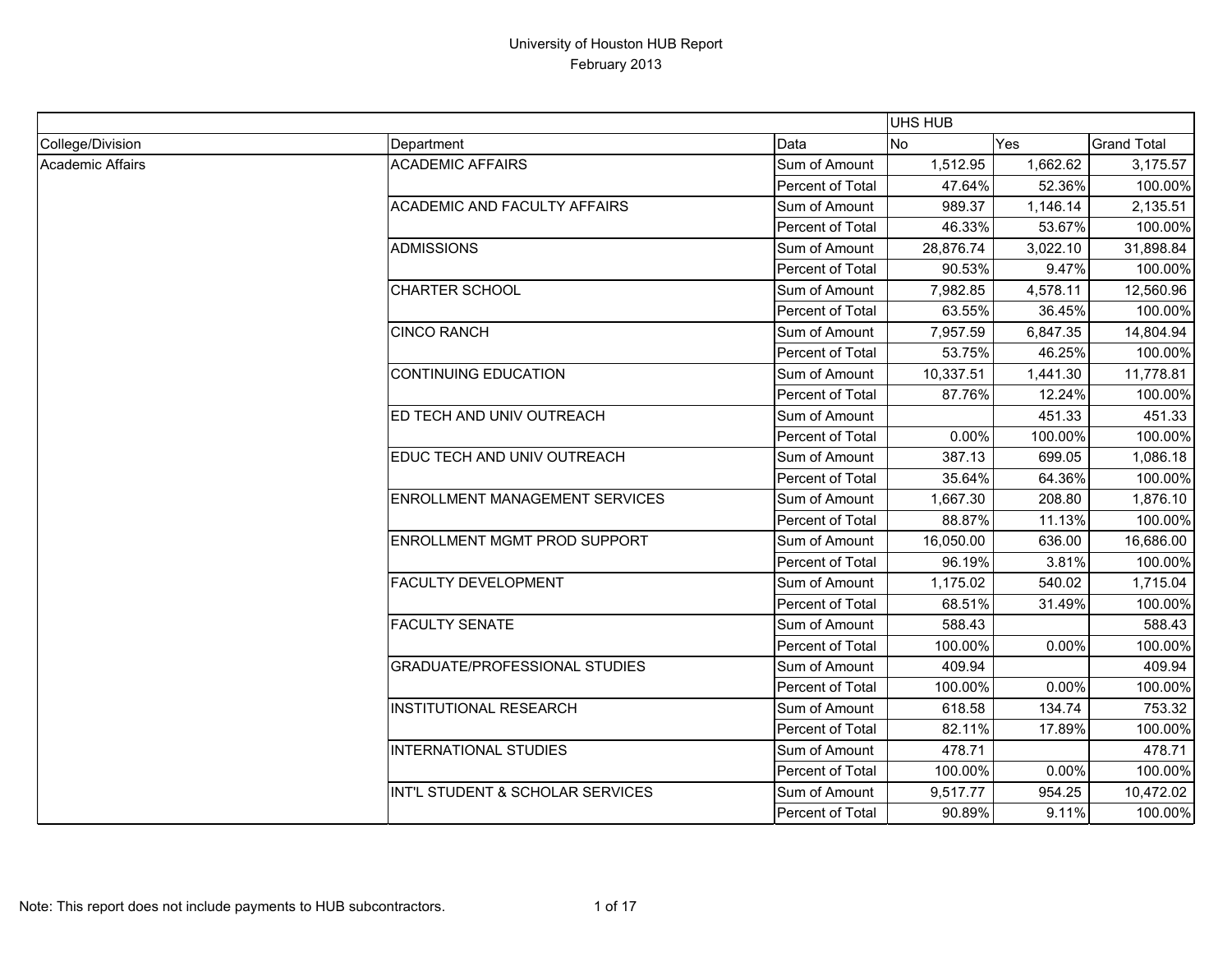|                                   |                                       |                         | UHS HUB    |           |                    |
|-----------------------------------|---------------------------------------|-------------------------|------------|-----------|--------------------|
| College/Division                  | Department                            | Data                    | <b>No</b>  | Yes       | <b>Grand Total</b> |
| Academic Affairs                  | <b>KUHA RADIO</b>                     | Sum of Amount           | 9,195.43   | 1,200.00  | 10,395.43          |
|                                   |                                       | Percent of Total        | 88.46%     | 11.54%    | 100.00%            |
|                                   | KUHF RADIO                            | Sum of Amount           | 56,174.96  | 5,587.80  | 61,762.76          |
|                                   |                                       | Percent of Total        | 90.95%     | 9.05%     | 100.00%            |
|                                   | LEARNING & ASSESSMENT SERVICES        | Sum of Amount           | 4,105.32   | 530.51    | 4,635.83           |
|                                   |                                       | Percent of Total        | 88.56%     | 11.44%    | 100.00%            |
|                                   | <b>LEARNING SUPPORT SERVICES</b>      | Sum of Amount           | 1,025.73   | 209.08    | 1,234.81           |
|                                   |                                       | Percent of Total        | 83.07%     | 16.93%    | 100.00%            |
|                                   | ONLINE FUNCTIONAL SUPPORT             | Sum of Amount           | 208.19     |           | 208.19             |
|                                   |                                       | Percent of Total        | 100.00%    | 0.00%     | 100.00%            |
|                                   | <b>REGISTRATION AND ACADEMIC RECO</b> | Sum of Amount           | 13,434.86  | 468.32    | 13,903.18          |
|                                   |                                       | Percent of Total        | 96.63%     | 3.37%     | 100.00%            |
|                                   | SCHOLARSHIPS AND FINANCIAL AID        | Sum of Amount           | 4,576.98   | 2,028.31  | 6,605.29           |
|                                   |                                       | Percent of Total        | 69.29%     | 30.71%    | 100.00%            |
|                                   | TV PUBLIC BROADCASTING                | Sum of Amount           | 37,283.12  | 5,587.89  | 42,871.01          |
|                                   |                                       | Percent of Total        | 86.97%     | 13.03%    | 100.00%            |
|                                   | UH OFF-CAMPUS SUPPORT                 | Sum of Amount           | 15,135.96  | 1,271.41  | 16,407.37          |
|                                   |                                       | Percent of Total        | 92.25%     | 7.75%     | 100.00%            |
|                                   | UH SUGAR LAND                         | Sum of Amount           | 38,696.06  | 26,299.02 | 64,995.08          |
|                                   |                                       | <b>Percent of Total</b> | 59.54%     | 40.46%    | 100.00%            |
|                                   | UH WELCOME CENTER                     | Sum of Amount           | 55.00      | 2,573.21  | 2,628.21           |
|                                   |                                       | Percent of Total        | 2.09%      | 97.91%    | 100.00%            |
|                                   | UNDERGRADUATE SCHOLARS                | Sum of Amount           | 2,840.54   | 2,555.66  | 5,396.20           |
|                                   |                                       | Percent of Total        | 52.64%     | 47.36%    | 100.00%            |
|                                   | UNDERGRADUATE STUDIES                 | Sum of Amount           |            | 578.39    | 578.39             |
|                                   |                                       | Percent of Total        | 0.00%      | 100.00%   | 100.00%            |
|                                   | <b>VETERAN SERVICES</b>               | Sum of Amount           | 251.46     |           | 251.46             |
|                                   |                                       | Percent of Total        | 100.00%    | 0.00%     | 100.00%            |
|                                   | <b>WRITING CENTER</b>                 | Sum of Amount           | 1,159.85   | 1,099.09  | 2,258.94           |
|                                   |                                       | Percent of Total        | 51.34%     | 48.66%    | 100.00%            |
| Academic Affairs Sum of Amount    |                                       |                         | 272,693.35 | 72,310.50 | 345,003.85         |
| Academic Affairs Percent of Total |                                       |                         | 79.04%     | 20.96%    | 100.00%            |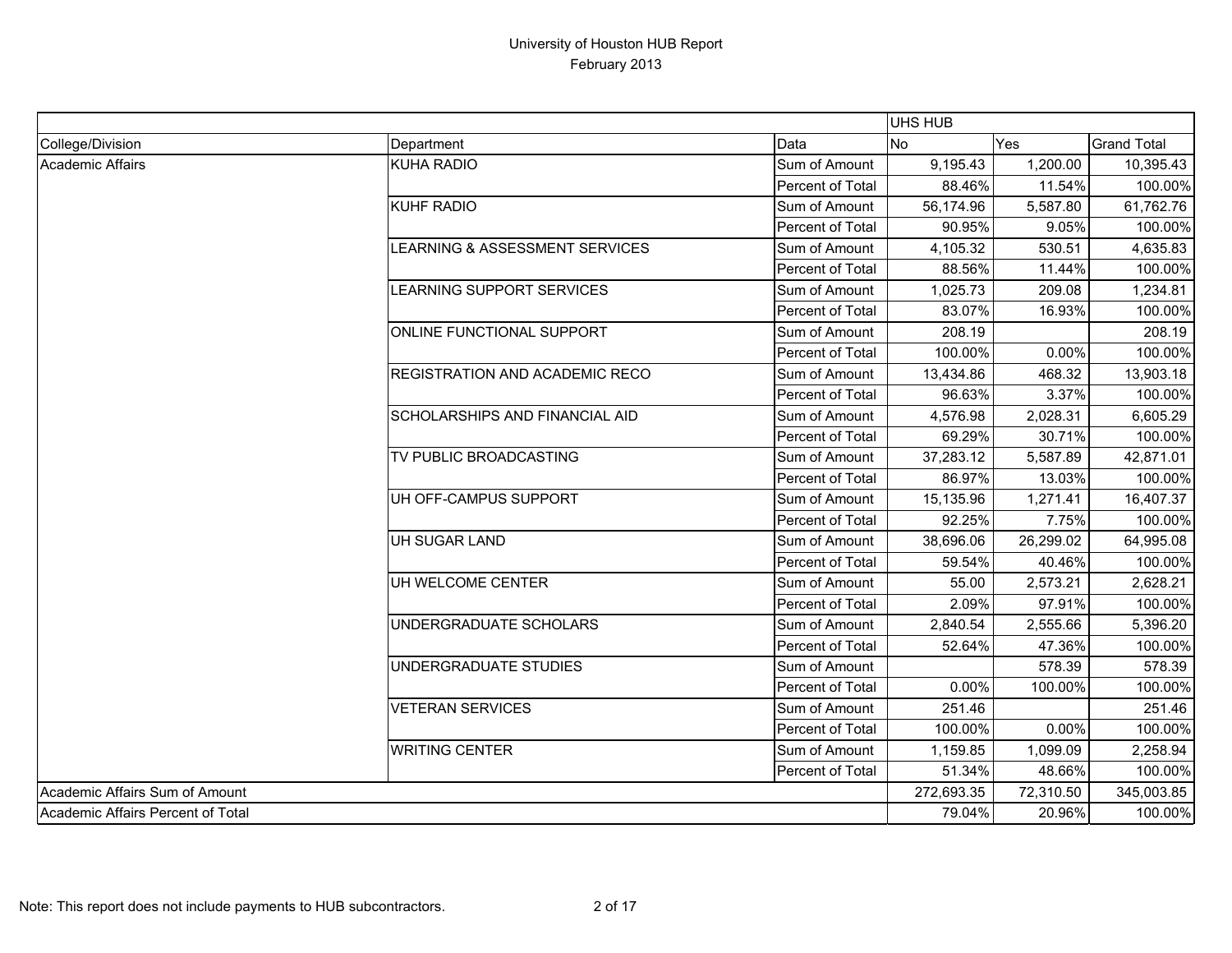|                            |                                               |                  | <b>UHS HUB</b> |            |                    |
|----------------------------|-----------------------------------------------|------------------|----------------|------------|--------------------|
| College/Division           | Department                                    | Data             | <b>No</b>      | Yes        | <b>Grand Total</b> |
| Administration and Finance | <b>ADMINISTRATION &amp; FINANCE</b>           | Sum of Amount    | 1,414.62       | 572.03     | 1,986.65           |
|                            |                                               | Percent of Total | 71.21%         | 28.79%     | 100.00%            |
|                            | <b>AUXILIARY SERVICES OPERATIONS</b>          | Sum of Amount    | 52,947.08      |            | 52,947.08          |
|                            |                                               | Percent of Total | 100.00%        | 0.00%      | 100.00%            |
|                            | <b>BUDGET</b>                                 | Sum of Amount    | 602.53         | 2,711.83   | 3,314.36           |
|                            |                                               | Percent of Total | 18.18%         | 81.82%     | 100.00%            |
|                            | <b>BUSINESS SERVICES</b>                      | Sum of Amount    | 49.25          |            | 49.25              |
|                            |                                               | Percent of Total | 100.00%        | 0.00%      | 100.00%            |
|                            | <b>BUSINESS SERVICES OPERATIONS</b>           | Sum of Amount    | 814.86         | 101.02     | 915.88             |
|                            |                                               | Percent of Total | 88.97%         | 11.03%     | 100.00%            |
|                            | CENTRAL FACILITY SERVICES                     | Sum of Amount    | 2,476.38       | 187.58     | 2,663.96           |
|                            |                                               | Percent of Total | 92.96%         | 7.04%      | 100.00%            |
|                            | <b>CULLEN PERFORMANCE HALL</b>                | Sum of Amount    | 1,752.49       | 126.31     | 1,878.80           |
|                            |                                               | Percent of Total | 93.28%         | 6.72%      | 100.00%            |
|                            | <b>ENTERPRISE SYSTEMS</b>                     | Sum of Amount    | 416,449.89     | 50,512.32  | 466,962.21         |
|                            |                                               | Percent of Total | 89.18%         | 10.82%     | 100.00%            |
|                            | ENVIRONMENTAL HEALTH RISK MGMT                | Sum of Amount    | 24,725.14      | 85.02      | 24,810.16          |
|                            |                                               | Percent of Total | 99.66%         | 0.34%      | 100.00%            |
|                            | <b>FACILITIES MANAGEMENT</b>                  | Sum of Amount    | 147,242.91     | 102,711.94 | 249,954.85         |
|                            |                                               | Percent of Total | 58.91%         | 41.09%     | 100.00%            |
|                            | <b>FACILITIES OPERATION &amp; MAINT</b>       | Sum of Amount    | 46,047.87      | 33,651.43  | 79,699.30          |
|                            |                                               | Percent of Total | 57.78%         | 42.22%     | 100.00%            |
|                            | <b>FACILITIES PLANNING &amp; CONSTRUCTION</b> | Sum of Amount    | 13,825,204.27  | 457,599.21 | 14,282,803.48      |
|                            |                                               | Percent of Total | 96.80%         | 3.20%      | 100.00%            |
|                            | FINANCE-A&F                                   | Sum of Amount    | 2,461.47       | 952.57     | 3,414.04           |
|                            |                                               | Percent of Total | 72.10%         | 27.90%     | 100.00%            |
|                            | HIGH PERFORMANCE COMPUTING & NETWORKS         | Sum of Amount    | 823.13         |            | 823.13             |
|                            |                                               | Percent of Total | 100.00%        | 0.00%      | 100.00%            |
|                            | <b>HUMAN RESOURCES</b>                        | Sum of Amount    | 16,711.80      | 19,277.44  | 35,989.24          |
|                            |                                               | Percent of Total | 46.44%         | 53.56%     | 100.00%            |
|                            | <b>INST - BUSINESS SERVICES</b>               | Sum of Amount    | 32,330.00      |            | 32,330.00          |
|                            |                                               | Percent of Total | 100.00%        | 0.00%      | 100.00%            |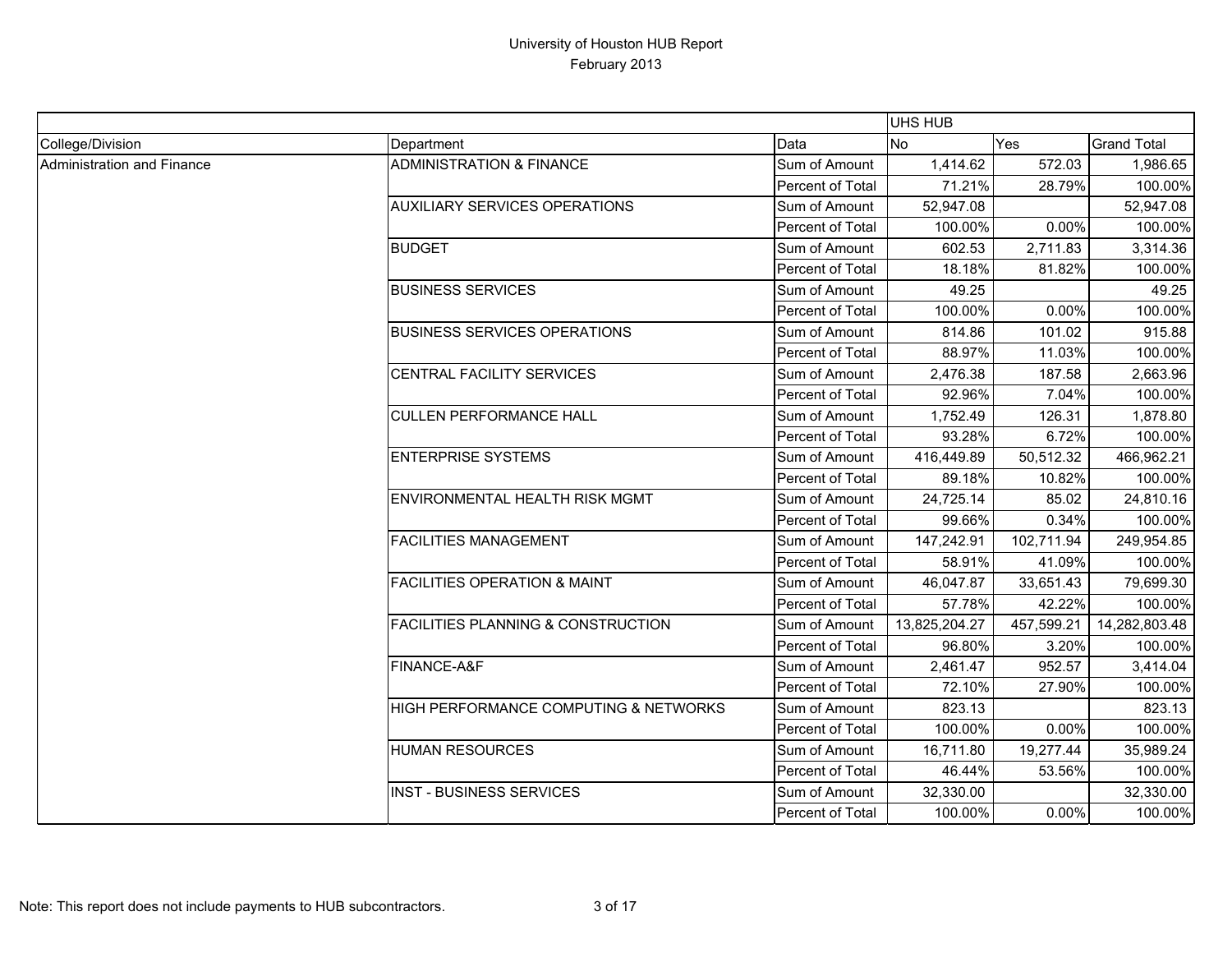|                            |                                     |                  | <b>UHS HUB</b> |            |                    |
|----------------------------|-------------------------------------|------------------|----------------|------------|--------------------|
| College/Division           | Department                          | Data             | <b>No</b>      | Yes        | <b>Grand Total</b> |
| Administration and Finance | <b>INST - FINANCE</b>               | Sum of Amount    | 185.26         |            | 185.26             |
|                            |                                     | Percent of Total | 100.00%        | 0.00%      | 100.00%            |
|                            | MINOR AND PLANNED PROJECTS          | Sum of Amount    | 593,781.57     | 333,506.22 | 927,287.79         |
|                            |                                     | Percent of Total | 64.03%         | 35.97%     | 100.00%            |
|                            | <b>NORTH ZONE CUSTODIAL</b>         | Sum of Amount    | 8,091.56       | 17,956.98  | 26,048.54          |
|                            |                                     | Percent of Total | 31.06%         | 68.94%     | 100.00%            |
|                            | ONE CARD PROGRAM                    | Sum of Amount    | 5,013.19       | 623.93     | 5,637.12           |
|                            |                                     | Percent of Total | 88.93%         | 11.07%     | 100.00%            |
|                            | PARKING & TRANSPORTATION OPERATIONS | Sum of Amount    | 211,465.84     | 9,827.74   | 221,293.58         |
|                            |                                     | Percent of Total | 95.56%         | 4.44%      | 100.00%            |
|                            | PHY PLANT-AUTOMOTIVE                | Sum of Amount    | 18,624.71      | 5,056.12   | 23,680.83          |
|                            |                                     | Percent of Total | 78.65%         | 21.35%     | 100.00%            |
|                            | PHY PLANT-GROUNDS MAINT             | Sum of Amount    | 2,564.24       |            | 2,564.24           |
|                            |                                     | Percent of Total | 100.00%        | 0.00%      | 100.00%            |
|                            | PHY PLANT-SOLID WASTE               | Sum of Amount    | 20,270.03      |            | 20,270.03          |
|                            |                                     | Percent of Total | 100.00%        | 0.00%      | 100.00%            |
|                            | PHYSICAL PLANT                      | Sum of Amount    | 206,704.33     | 174,310.56 | 381,014.89         |
|                            |                                     | Percent of Total | 54.25%         | 45.75%     | 100.00%            |
|                            | <b>POLICE</b>                       | Sum of Amount    | 92,060.34      | 10,838.20  | 102,898.54         |
|                            |                                     | Percent of Total | 89.47%         | 10.53%     | 100.00%            |
|                            | POSTAL SERVICES OPERATIONS          | Sum of Amount    | 7,746.58       |            | 7,746.58           |
|                            |                                     | Percent of Total | 100.00%        | 0.00%      | 100.00%            |
|                            | PRINTING OPERATIONS                 | Sum of Amount    | 7,935.07       | 89.97      | 8,025.04           |
|                            |                                     | Percent of Total | 98.88%         | 1.12%      | 100.00%            |
|                            | <b>REAL ESTATE SERVICES</b>         | Sum of Amount    |                | 10.17      | 10.17              |
|                            |                                     | Percent of Total | 0.00%          | 100.00%    | 100.00%            |
|                            | <b>RISK MANAGEMENT</b>              | Sum of Amount    |                | 7.24       | 7.24               |
|                            |                                     | Percent of Total | 0.00%          | 100.00%    | 100.00%            |
|                            | <b>SKILLED TRADES</b>               | Sum of Amount    | 43,710.07      | 17,886.00  | 61,596.07          |
|                            |                                     | Percent of Total | 70.96%         | 29.04%     | 100.00%            |
|                            | <b>STUDENT FINANCIAL SERVICES</b>   | Sum of Amount    | 20,242.74      | 2,205.27   | 22,448.01          |
|                            |                                     | Percent of Total | 90.18%         | 9.82%      | 100.00%            |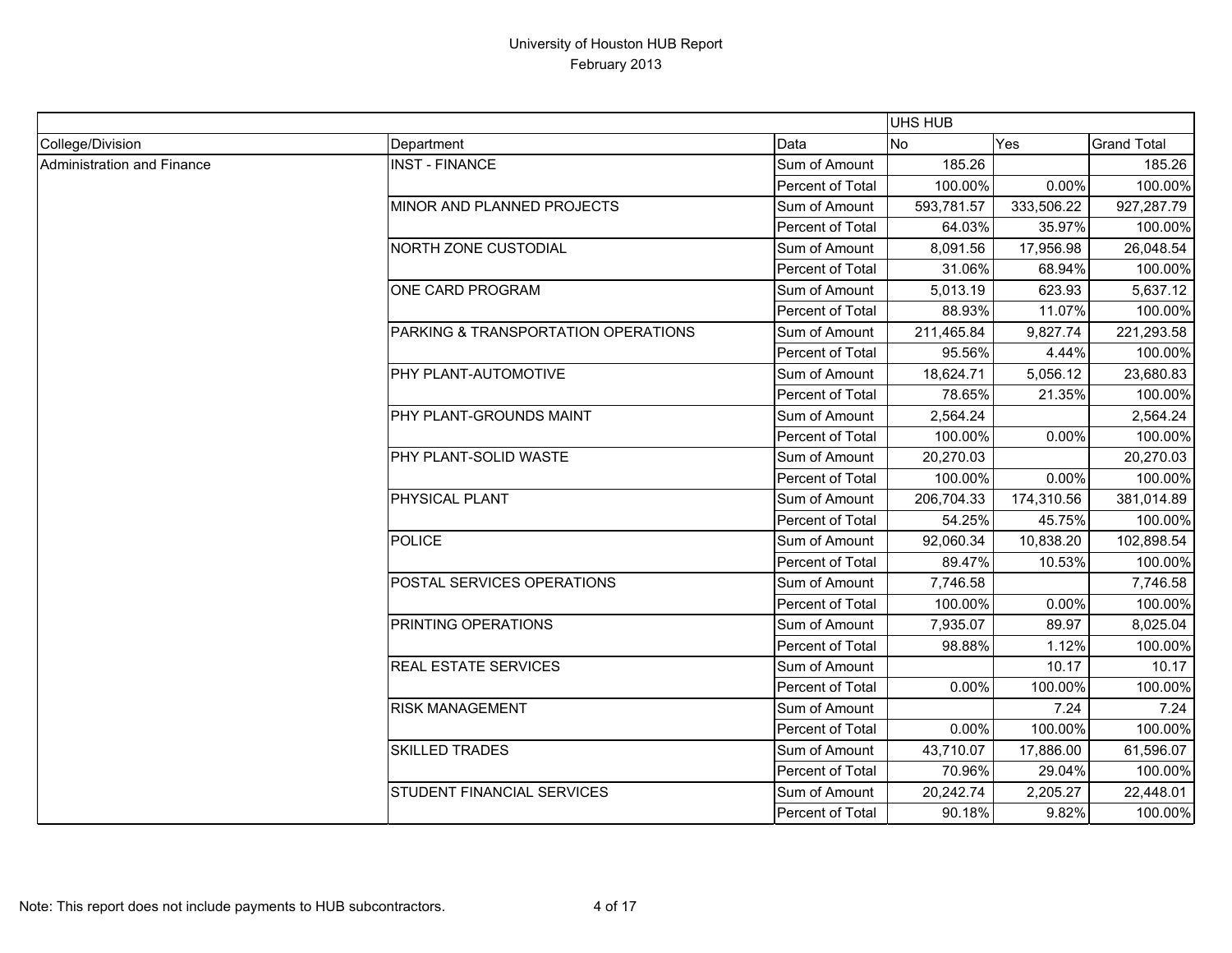|                                             |                                          |                  | UHS HUB       |              |                    |
|---------------------------------------------|------------------------------------------|------------------|---------------|--------------|--------------------|
| College/Division                            | Department                               | Data             | <b>No</b>     | Yes          | <b>Grand Total</b> |
| Administration and Finance                  | <b>TECHNOLOGY SERVICES &amp; SUPPORT</b> | Sum of Amount    | 34,972.10     | 163,271.84   | 198,243.94         |
|                                             |                                          | Percent of Total | 17.64%        | 82.36%       | 100.00%            |
|                                             | <b>UIT SECURITY</b>                      | Sum of Amount    | 240,037.50    | 734.79       | 240,772.29         |
|                                             |                                          | Percent of Total | 99.69%        | 0.31%        | 100.00%            |
|                                             | UNIV PROPERTY SERVICES OPERATIONS        | Sum of Amount    | 248,124.00    |              | 248,124.00         |
|                                             |                                          | Percent of Total | 100.00%       | 0.00%        | 100.00%            |
|                                             | UNIVERSITY INFORMATION TECHNOLOGY        | Sum of Amount    | 8,509.26      |              | 8,509.26           |
|                                             |                                          | Percent of Total | 100.00%       | 0.00%        | 100.00%            |
| Administration and Finance Sum of Amount    |                                          |                  | 16,342,092.08 | 1,404,813.73 | 17,746,905.81      |
| Administration and Finance Percent of Total |                                          |                  | 92.08%        | 7.92%        | 100.00%            |
| Architecture                                | <b>ARCHITECTURE</b>                      | Sum of Amount    | 9.68          |              | 9.68               |
|                                             |                                          | Percent of Total | 100.00%       | 0.00%        | 100.00%            |
|                                             | <b>DEAN, ARCHITECTURE</b>                | Sum of Amount    | 38,161.89     | 975.65       | 39, 137.54         |
|                                             |                                          | Percent of Total | 97.51%        | 2.49%        | 100.00%            |
| Architecture Sum of Amount                  |                                          |                  | 38,171.57     | 975.65       | 39,147.22          |
| Architecture Percent of Total               |                                          |                  | 97.51%        | 2.49%        | 100.00%            |
| <b>Business Administration</b>              | <b>ACCOUNTANCY AND TAXATION</b>          | Sum of Amount    | 1,789.16      | 32.48        | 1,821.64           |
|                                             |                                          | Percent of Total | 98.22%        | 1.78%        | 100.00%            |
|                                             | <b>ACCOUNTING CERTIFICATE PROGRAM</b>    | Sum of Amount    | 955.79        | 61.76        | 1,017.55           |
|                                             |                                          | Percent of Total | 93.93%        | 6.07%        | 100.00%            |
|                                             | <b>BAUER CAREER SERVICES CTR</b>         | Sum of Amount    | 8,590.52      | 353.75       | 8,944.27           |
|                                             |                                          | Percent of Total | 96.04%        | 3.96%        | 100.00%            |
|                                             | <b>BAUER COMMUNICATIONS</b>              | Sum of Amount    | 5,393.90      | 4,843.42     | 10,237.32          |
|                                             |                                          | Percent of Total | 52.69%        | 47.31%       | 100.00%            |
|                                             | <b>BAUER DIVISION OF TECHNOLOGY</b>      | Sum of Amount    | 10,105.87     | 1,363.94     | 11,469.81          |
|                                             |                                          | Percent of Total | 88.11%        | 11.89%       | 100.00%            |
|                                             | <b>BAUER MARKETING INITIATIVES</b>       | Sum of Amount    | 2,150.82      | 319.99       | 2,470.81           |
|                                             |                                          | Percent of Total | 87.05%        | 12.95%       | 100.00%            |
|                                             | DEAN'S OFFICE, BAUER COLLEGE             | Sum of Amount    | 131,192.19    | 7,789.48     | 138,981.67         |
|                                             |                                          | Percent of Total | 94.40%        | 5.60%        | 100.00%            |
|                                             | <b>DECISION AND INFORMATION SCIEN</b>    | Sum of Amount    | 6,772.86      | 3,293.68     | 10,066.54          |
|                                             |                                          | Percent of Total | 67.28%        | 32.72%       | 100.00%            |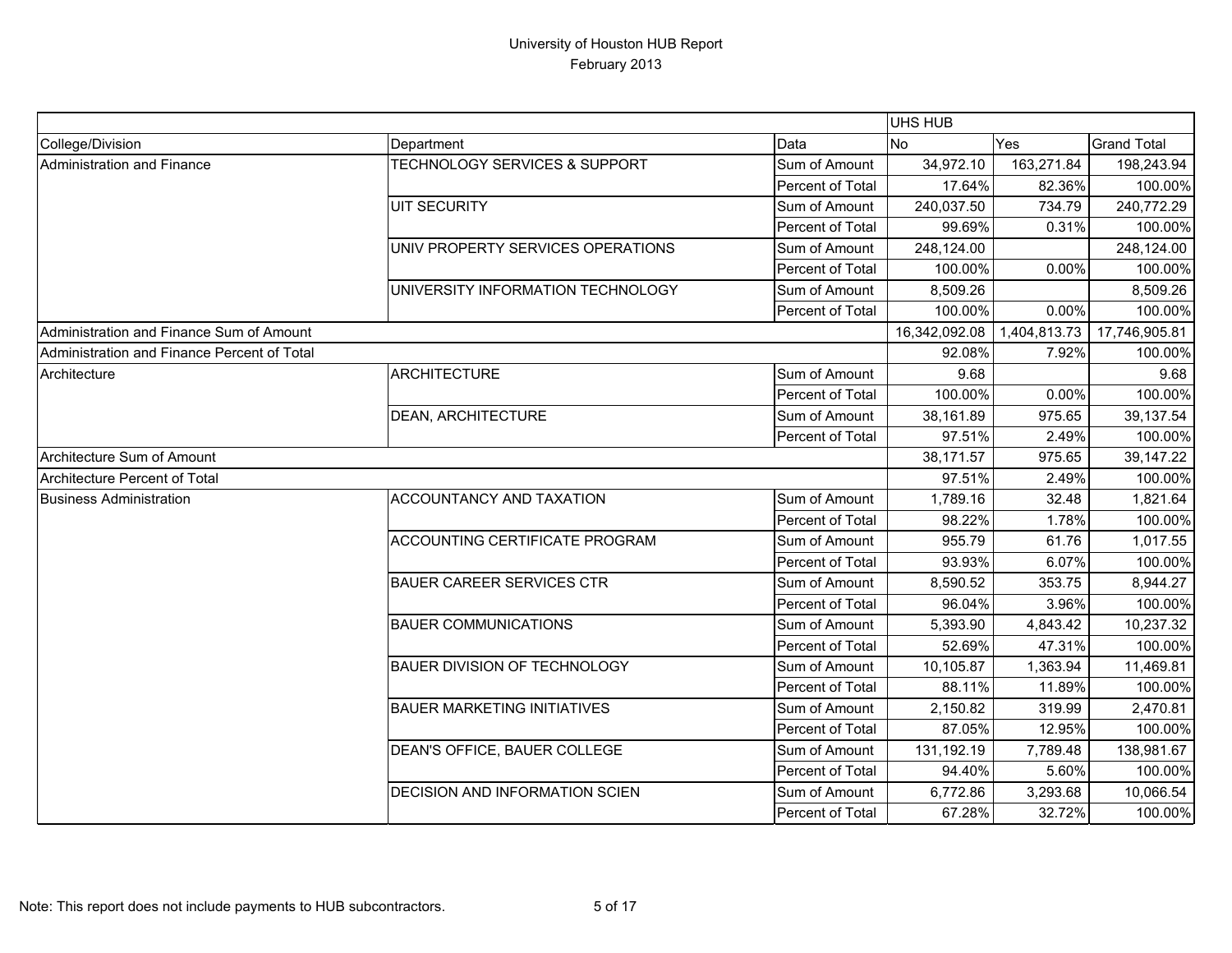|                                                 |                                              |                  | <b>UHS HUB</b> |           |                    |
|-------------------------------------------------|----------------------------------------------|------------------|----------------|-----------|--------------------|
| College/Division                                | Department                                   | Data             | No             | Yes       | <b>Grand Total</b> |
| <b>Business Administration</b>                  | <b>EXECUTIVE DEGREE PROGRAMS</b>             | Sum of Amount    | 28,826.91      | 25,963.95 | 54,790.86          |
|                                                 |                                              | Percent of Total | 52.61%         | 47.39%    | 100.00%            |
|                                                 | FINANCE-BAUER COLLEGE                        | Sum of Amount    | 4,039.32       | 425.50    | 4,464.82           |
|                                                 |                                              | Percent of Total | 90.47%         | 9.53%     | 100.00%            |
|                                                 | MANAGEMENT-BAUER COLLEGE                     | Sum of Amount    | 5,456.68       | 953.20    | 6,409.88           |
|                                                 |                                              | Percent of Total | 85.13%         | 14.87%    | 100.00%            |
|                                                 | MARKETING-BAUER COLLEGE                      | Sum of Amount    | 1,289.17       | 1,398.60  | 2,687.77           |
|                                                 |                                              | Percent of Total | 47.96%         | 52.04%    | 100.00%            |
|                                                 | <b>MBA STUDENT SERVICES CENTER</b>           | Sum of Amount    | 5,384.21       | 2,540.16  | 7,924.37           |
|                                                 |                                              | Percent of Total | 67.94%         | 32.06%    | 100.00%            |
|                                                 | <b>SALES EXCELLENCE INSTITUTE</b>            | Sum of Amount    | 7,352.27       | 1,920.71  | 9,272.98           |
|                                                 |                                              | Percent of Total | 79.29%         | 20.71%    | 100.00%            |
|                                                 | <b>SMALL BUSINESS DEV CENTER</b>             | Sum of Amount    | 21,409.35      | 4,442.06  | 25,851.41          |
|                                                 |                                              | Percent of Total | 82.82%         | 17.18%    | 100.00%            |
|                                                 | UNDERGRAD BUSINESS PROG                      | Sum of Amount    | 2,523.01       | 342.10    | 2,865.11           |
|                                                 |                                              | Percent of Total | 88.06%         | 11.94%    | 100.00%            |
|                                                 | <b>WOLFF CTR FOR ENTREPRENEURSHIP</b>        | Sum of Amount    | 319.30         | 685.43    | 1,004.73           |
|                                                 |                                              | Percent of Total | 31.78%         | 68.22%    | 100.00%            |
| Business Administration Sum of Amount           |                                              |                  | 243,551.33     | 56,730.21 | 300,281.54         |
| <b>Business Administration Percent of Total</b> |                                              |                  | 81.11%         | 18.89%    | 100.00%            |
| Chancellor/President                            | <b>BASEBALL</b>                              | Sum of Amount    | 957.72         |           | 957.72             |
|                                                 |                                              | Percent of Total | 100.00%        | 0.00%     | 100.00%            |
|                                                 | CENTER FOR STUDENTS W/DISABILITIES           | Sum of Amount    | 54,859.53      | 280.02    | 55,139.55          |
|                                                 |                                              | Percent of Total | 99.49%         | 0.51%     | 100.00%            |
|                                                 | <b>COMMUNITY RELATIONS &amp; INST ACCESS</b> | Sum of Amount    | 583.46         | 73.65     | 657.11             |
|                                                 |                                              | Percent of Total | 88.79%         | 11.21%    | 100.00%            |
|                                                 | <b>FOOTBALL</b>                              | Sum of Amount    | 74,715.08      | 12,159.58 | 86,874.66          |
|                                                 |                                              | Percent of Total | 86.00%         | 14.00%    | 100.00%            |
|                                                 | <b>INTERCOLLEGIATE ATHLETICS</b>             | Sum of Amount    | 90,283.65      | 5,273.30  | 95,556.95          |
|                                                 |                                              | Percent of Total | 94.48%         | 5.52%     | 100.00%            |
|                                                 | <b>GBT RESOURCE CENTER</b>                   | Sum of Amount    | 280.04         | 40.02     | 320.06             |
|                                                 |                                              | Percent of Total | 87.50%         | 12.50%    | 100.00%            |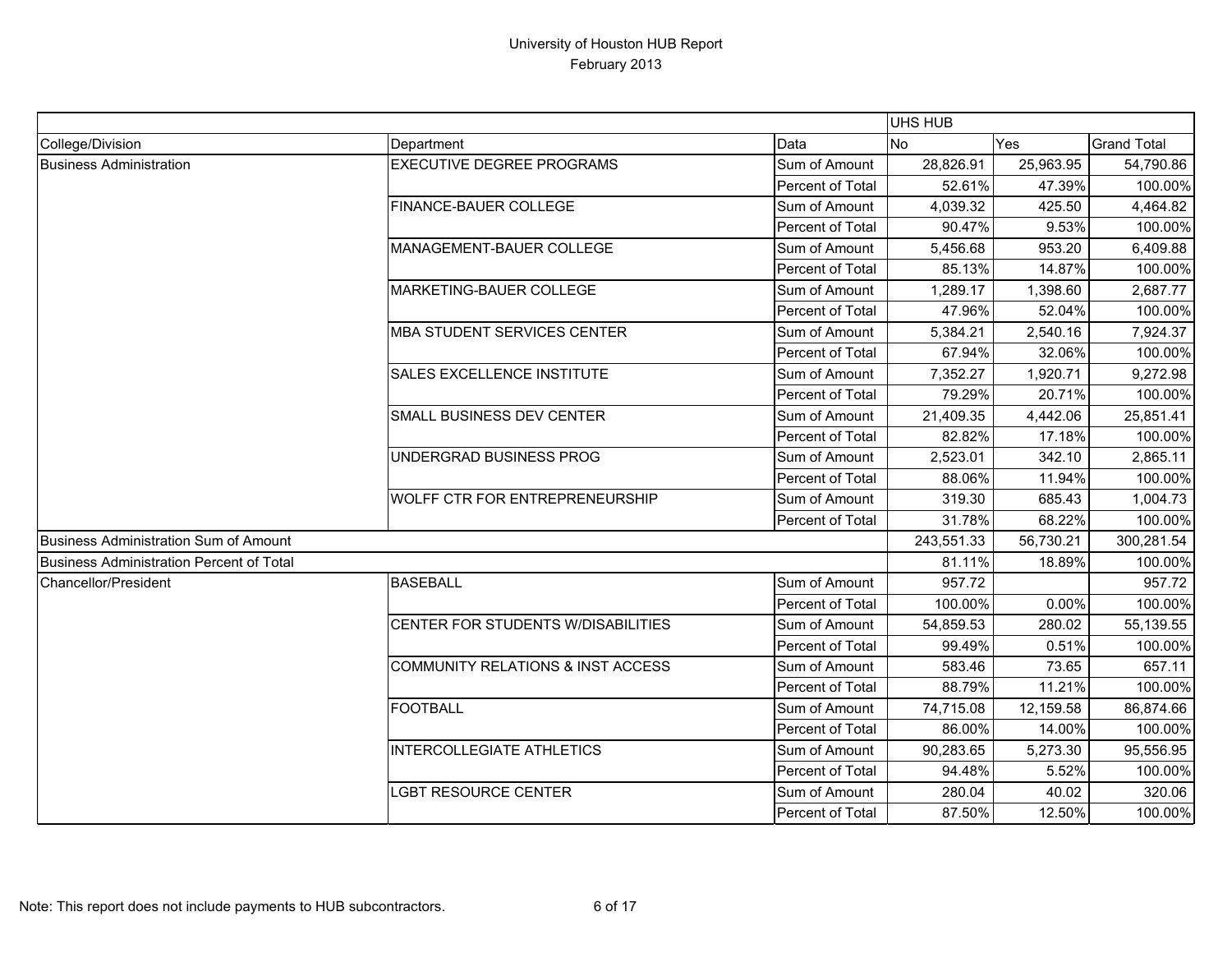|                                       |                                           |                  | UHS HUB    |           |                    |
|---------------------------------------|-------------------------------------------|------------------|------------|-----------|--------------------|
| College/Division                      | Department                                | Data             | <b>No</b>  | Yes       | <b>Grand Total</b> |
| Chancellor/President                  | <b>MEN'S BASKETBALL</b>                   | Sum of Amount    | 16,567.01  | 14.03     | 16,581.04          |
|                                       |                                           | Percent of Total | 99.92%     | 0.08%     | 100.00%            |
|                                       | <b>MEN'S GOLF</b>                         | Sum of Amount    | 684.93     |           | 684.93             |
|                                       |                                           | Percent of Total | 100.00%    | 0.00%     | 100.00%            |
|                                       | <b>MEN'S TRACK AND FIELD</b>              | Sum of Amount    | 2,116.38   |           | 2,116.38           |
|                                       |                                           | Percent of Total | 100.00%    | 0.00%     | 100.00%            |
|                                       | <b>OFFICE EQUAL OPPORTUNITY SRVS</b>      | Sum of Amount    | 782.68     | 149.01    | 931.69             |
|                                       |                                           | Percent of Total | 84.01%     | 15.99%    | 100.00%            |
|                                       | OFFICE OF SPECIAL EVENTS                  | Sum of Amount    | 9,854.47   | 8,311.66  | 18,166.13          |
|                                       |                                           | Percent of Total | 54.25%     | 45.75%    | 100.00%            |
|                                       | <b>PRESIDENT</b>                          | Sum of Amount    | 39,032.41  | 1,129.20  | 40,161.61          |
|                                       |                                           | Percent of Total | 97.19%     | 2.81%     | 100.00%            |
|                                       | <b>WOMEN'S BASKETBALL</b>                 | Sum of Amount    | 17,056.74  | 983.62    | 18,040.36          |
|                                       |                                           | Percent of Total | 94.55%     | 5.45%     | 100.00%            |
|                                       | <b>WOMEN'S RESOURCE CENTER</b>            | Sum of Amount    | 1,104.43   | 32.79     | 1,137.22           |
|                                       |                                           | Percent of Total | 97.12%     | 2.88%     | 100.00%            |
|                                       | <b>WOMEN'S SOFTBALL</b>                   | Sum of Amount    | 7,912.80   |           | 7,912.80           |
|                                       |                                           | Percent of Total | 100.00%    | 0.00%     | 100.00%            |
|                                       | <b>WOMEN'S SWIMMING &amp; DIVING</b>      | Sum of Amount    | 1,094.61   |           | 1,094.61           |
|                                       |                                           | Percent of Total | 100.00%    | 0.00%     | 100.00%            |
|                                       | <b>WOMEN'S TENNIS</b>                     | Sum of Amount    | 2,180.50   |           | 2,180.50           |
|                                       |                                           | Percent of Total | 100.00%    | 0.00%     | 100.00%            |
|                                       | <b>WOMEN'S TRACK AND FIELD</b>            | Sum of Amount    | 355.00     |           | 355.00             |
|                                       |                                           | Percent of Total | 100.00%    | 0.00%     | 100.00%            |
|                                       | <b>WOMEN'S VOLLEYBALL</b>                 | Sum of Amount    | 4,816.20   |           | 4,816.20           |
|                                       |                                           | Percent of Total | 100.00%    | 0.00%     | 100.00%            |
| Chancellor/President Sum of Amount    |                                           |                  | 325,237.64 | 28,446.88 | 353,684.52         |
| Chancellor/President Percent of Total |                                           |                  | 91.96%     | 8.04%     | 100.00%            |
| Education                             | CENTER FOR INFO TECH IN EDUCATION         | Sum of Amount    | 8,330.12   | 46.58     | 8,376.70           |
|                                       |                                           | Percent of Total | 99.44%     | 0.56%     | 100.00%            |
|                                       | <b>CONSISTENCY MGMT &amp; COOP DISCIP</b> | Sum of Amount    | 3,624.95   | 633.57    | 4,258.52           |
|                                       |                                           | Percent of Total | 85.12%     | 14.88%    | 100.00%            |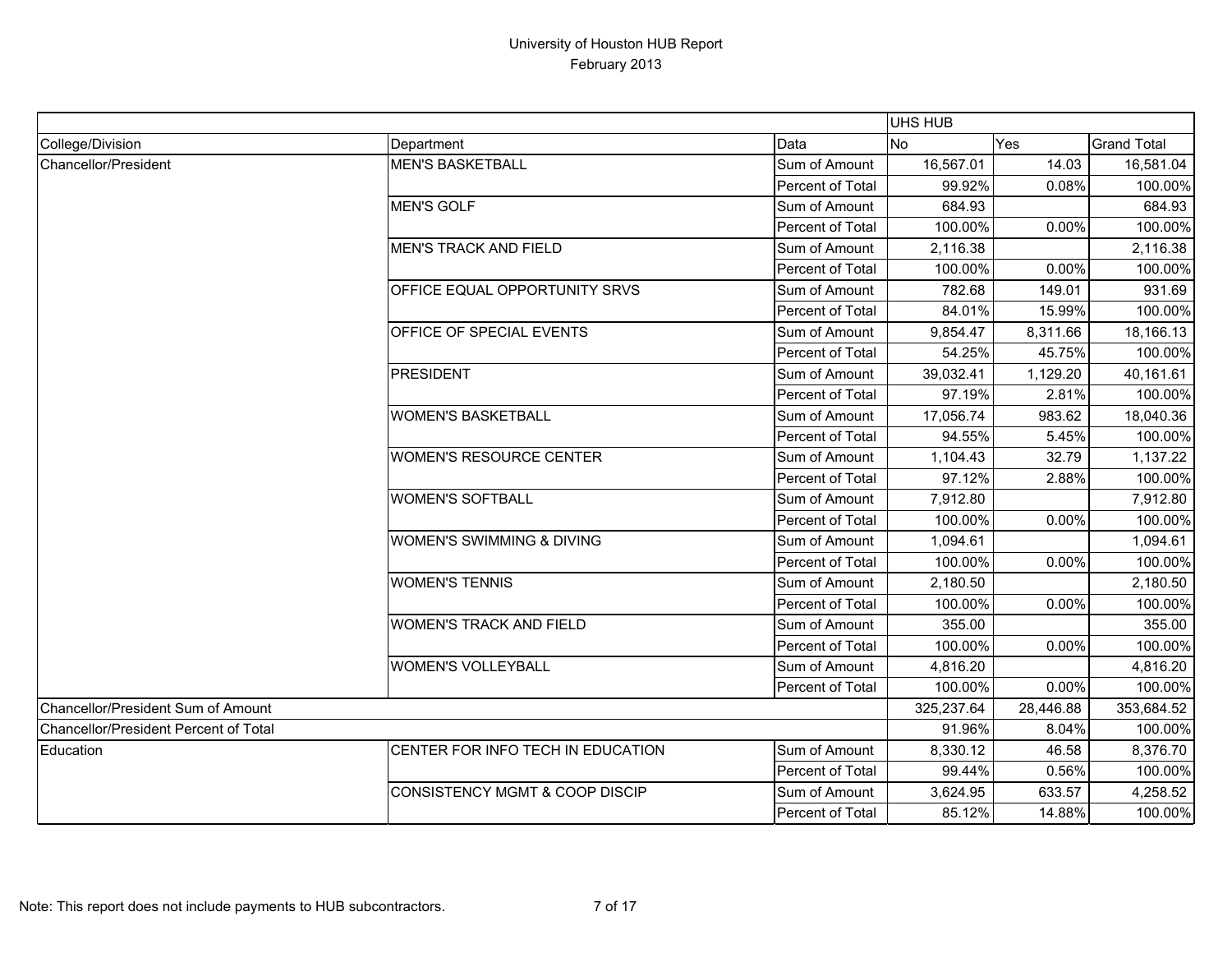|                            |                                         |                  | UHS HUB    |           |                    |
|----------------------------|-----------------------------------------|------------------|------------|-----------|--------------------|
| College/Division           | Department                              | Data             | <b>No</b>  | Yes       | <b>Grand Total</b> |
| Education                  | <b>CURRICULUM AND INSTRUCTION</b>       | Sum of Amount    | 23,986.39  | 1,896.04  | 25,882.43          |
|                            |                                         | Percent of Total | 92.67%     | 7.33%     | 100.00%            |
|                            | DEAN, EDUCATION                         | Sum of Amount    | 20,812.98  | 3,937.87  | 24,750.85          |
|                            |                                         | Percent of Total | 84.09%     | 15.91%    | 100.00%            |
|                            | EDUCATIONAL PSYCHOLOGY                  | Sum of Amount    | 1,767.39   | 1,054.31  | 2,821.70           |
|                            |                                         | Percent of Total | 62.64%     | 37.36%    | 100.00%            |
| Education Sum of Amount    |                                         |                  | 58,521.83  | 7,568.37  | 66,090.20          |
| Education Percent of Total |                                         |                  | 88.55%     | 11.45%    | 100.00%            |
| Engineering                | <b>BIOMEDICAL ENGINEERING</b>           | Sum of Amount    | 24,446.56  | 1,115.30  | 25,561.86          |
|                            |                                         | Percent of Total | 95.64%     | 4.36%     | 100.00%            |
|                            | <b>CHEMICAL ENGINEERING</b>             | Sum of Amount    | 182,828.66 | 3,217.01  | 186,045.67         |
|                            |                                         | Percent of Total | 98.27%     | 1.73%     | 100.00%            |
|                            | <b>CIVIL ENGINEERING</b>                | Sum of Amount    | 65,311.21  | 604.04    | 65,915.25          |
|                            |                                         | Percent of Total | 99.08%     | 0.92%     | 100.00%            |
|                            | <b>COMPOSITE ENGR APPLICATIONS CT</b>   | Sum of Amount    | 86.47      |           | 86.47              |
|                            |                                         | Percent of Total | 100.00%    | 0.00%     | 100.00%            |
|                            | CTR FOR INNOVATIVE GROUTING             | Sum of Amount    | 28,430.56  |           | 28,430.56          |
|                            |                                         | Percent of Total | 100.00%    | 0.00%     | 100.00%            |
|                            | <b>DEAN, ENGINEERING</b>                | Sum of Amount    | 15,045.25  | 4,610.79  | 19,656.04          |
|                            |                                         | Percent of Total | 76.54%     | 23.46%    | 100.00%            |
|                            | ELECTRICAL ENGINEERING                  | Sum of Amount    | 225,893.51 | 11,709.10 | 237,602.61         |
|                            |                                         | Percent of Total | 95.07%     | 4.93%     | 100.00%            |
|                            | <b>ENGINEERING SERVICES</b>             | Sum of Amount    | 1,947.87   | 357.26    | 2,305.13           |
|                            |                                         | Percent of Total | 84.50%     | 15.50%    | 100.00%            |
|                            | <b>INDUSTRIAL ENGINEERING</b>           | Sum of Amount    | 3,916.92   | 6,287.10  | 10,204.02          |
|                            |                                         | Percent of Total | 38.39%     | 61.61%    | 100.00%            |
|                            | <b>INTEGRATED BIO &amp; NANO SYSTEM</b> | Sum of Amount    | 405.60     |           | 405.60             |
|                            |                                         | Percent of Total | 100.00%    | $0.00\%$  | 100.00%            |
|                            | MECHANICAL ENGINEERING                  | Sum of Amount    | 199,577.00 | 2,819.51  | 202,396.51         |
|                            |                                         | Percent of Total | 98.61%     | 1.39%     | 100.00%            |
|                            | NATL CTR FOR AIRBORNE LASER MAPPING     | Sum of Amount    | 1,597.09   |           | 1,597.09           |
|                            |                                         | Percent of Total | 100.00%    | 0.00%     | 100.00%            |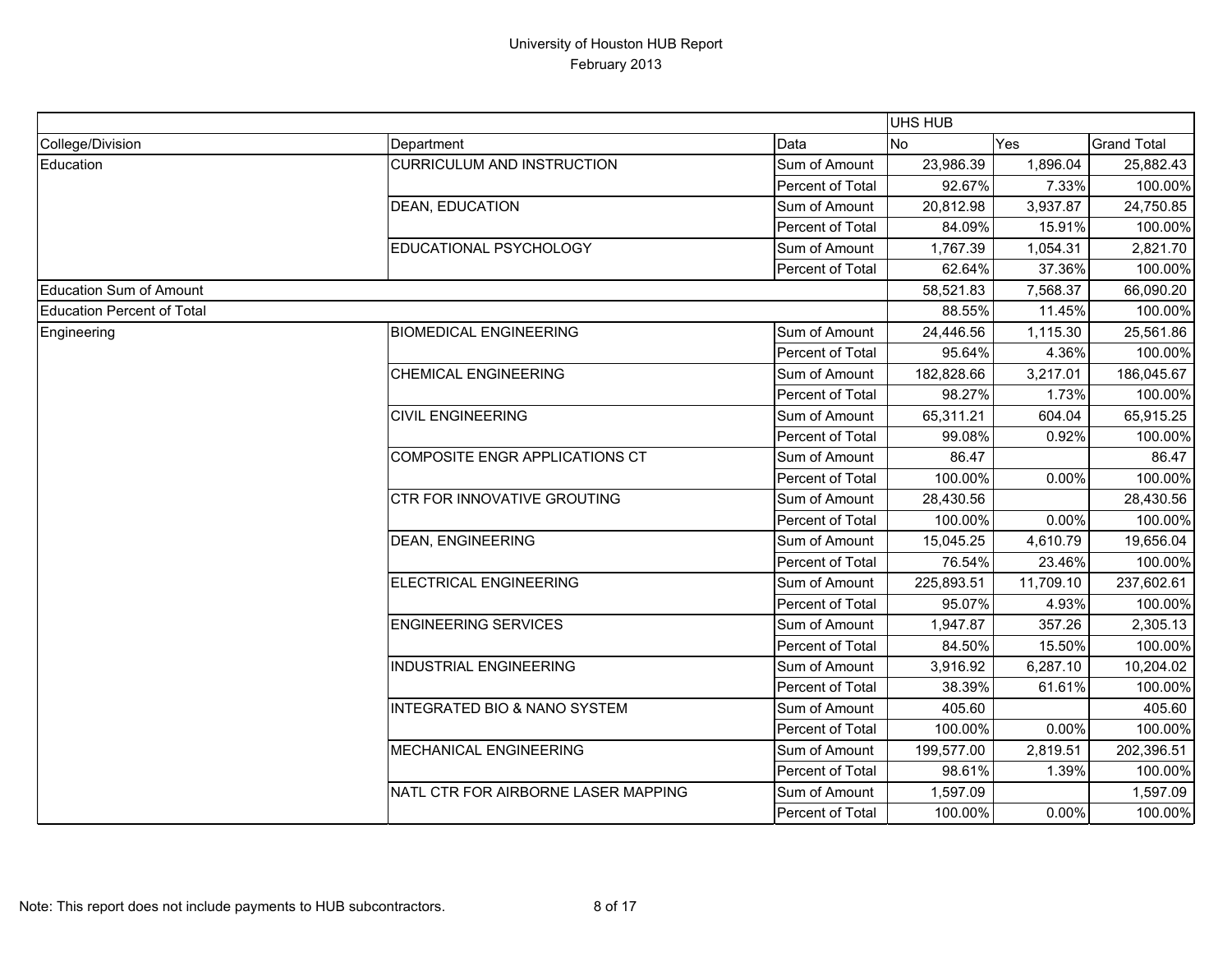|                                                  |                                           |                  | UHS HUB    |           |                    |
|--------------------------------------------------|-------------------------------------------|------------------|------------|-----------|--------------------|
| College/Division                                 | Department                                | Data             | No         | Yes       | <b>Grand Total</b> |
| Engineering                                      | <b>WIND ENERGY CENTER</b>                 | Sum of Amount    | 7,432.58   |           | 7,432.58           |
|                                                  |                                           | Percent of Total | 100.00%    | 0.00%     | 100.00%            |
| Engineering Sum of Amount                        |                                           |                  | 756,919.28 | 30,720.11 | 787,639.39         |
| Engineering Percent of Total                     |                                           |                  | 96.10%     | 3.90%     | 100.00%            |
| <b>Graduate College of Social Work</b>           | ADMISSIONS-GCSW                           | Sum of Amount    | 262.64     |           | 262.64             |
|                                                  |                                           | Percent of Total | 100.00%    | 0.00%     | 100.00%            |
|                                                  | <b>ALUMNI &amp; CAREER SERVICES</b>       | Sum of Amount    | 92.00      | 461.57    | 553.57             |
|                                                  |                                           | Percent of Total | 16.62%     | 83.38%    | 100.00%            |
|                                                  | <b>AMERICAN HUMANICS</b>                  | Sum of Amount    |            | 42.47     | 42.47              |
|                                                  |                                           | Percent of Total | 0.00%      | 100.00%   | 100.00%            |
|                                                  | CHILD & FAMILY CENTER                     | Sum of Amount    | 3,744.39   | 227.32    | 3,971.71           |
|                                                  |                                           | Percent of Total | 94.28%     | 5.72%     | 100.00%            |
|                                                  | <b>CTR DRUG &amp; SOCIAL POLICY RESRC</b> | Sum of Amount    |            | 122.00    | 122.00             |
|                                                  |                                           | Percent of Total | 0.00%      | 100.00%   | 100.00%            |
|                                                  | <b>CTR FOR HEALTH EQUITY &amp; EVAL</b>   | Sum of Amount    | 15,411.69  |           | 15,411.69          |
|                                                  |                                           | Percent of Total | 100.00%    | 0.00%     | 100.00%            |
|                                                  | DEAN, SOCIAL WORK                         | Sum of Amount    | 1,878.63   | 1,479.33  | 3,357.96           |
|                                                  |                                           | Percent of Total | 55.95%     | 44.05%    | 100.00%            |
|                                                  | <b>FIELD OFFICE</b>                       | Sum of Amount    | 469.42     | 336.21    | 805.63             |
|                                                  |                                           | Percent of Total | 58.27%     | 41.73%    | 100.00%            |
|                                                  | <b>GCSW INFORMATION TECHNOLOGY</b>        | Sum of Amount    | 2,054.64   | 16.99     | 2,071.63           |
|                                                  |                                           | Percent of Total | 99.18%     | 0.82%     | 100.00%            |
|                                                  | OFFICE OF COMMUNITY PROJECTS              | Sum of Amount    |            | 65.00     | 65.00              |
|                                                  |                                           | Percent of Total | 0.00%      | 100.00%   | 100.00%            |
| Graduate College of Social Work Sum of Amount    |                                           |                  | 23,913.41  | 2,750.89  | 26,664.30          |
| Graduate College of Social Work Percent of Total |                                           |                  | 89.68%     | 10.32%    | 100.00%            |
| Honors College                                   | DEAN, HONORS COLLEGE                      | Sum of Amount    | 11,098.82  | 2,086.53  | 13,185.35          |
|                                                  |                                           | Percent of Total | 84.18%     | 15.82%    | 100.00%            |
|                                                  | <b>HOUSTON TEACHERS INSTITUTE</b>         | Sum of Amount    | 22.99      |           | 22.99              |
|                                                  |                                           | Percent of Total | 100.00%    | 0.00%     | 100.00%            |
| Honors College Sum of Amount                     |                                           |                  | 11,121.81  | 2,086.53  | 13,208.34          |
| Honors College Percent of Total                  |                                           |                  | 84.20%     | 15.80%    | 100.00%            |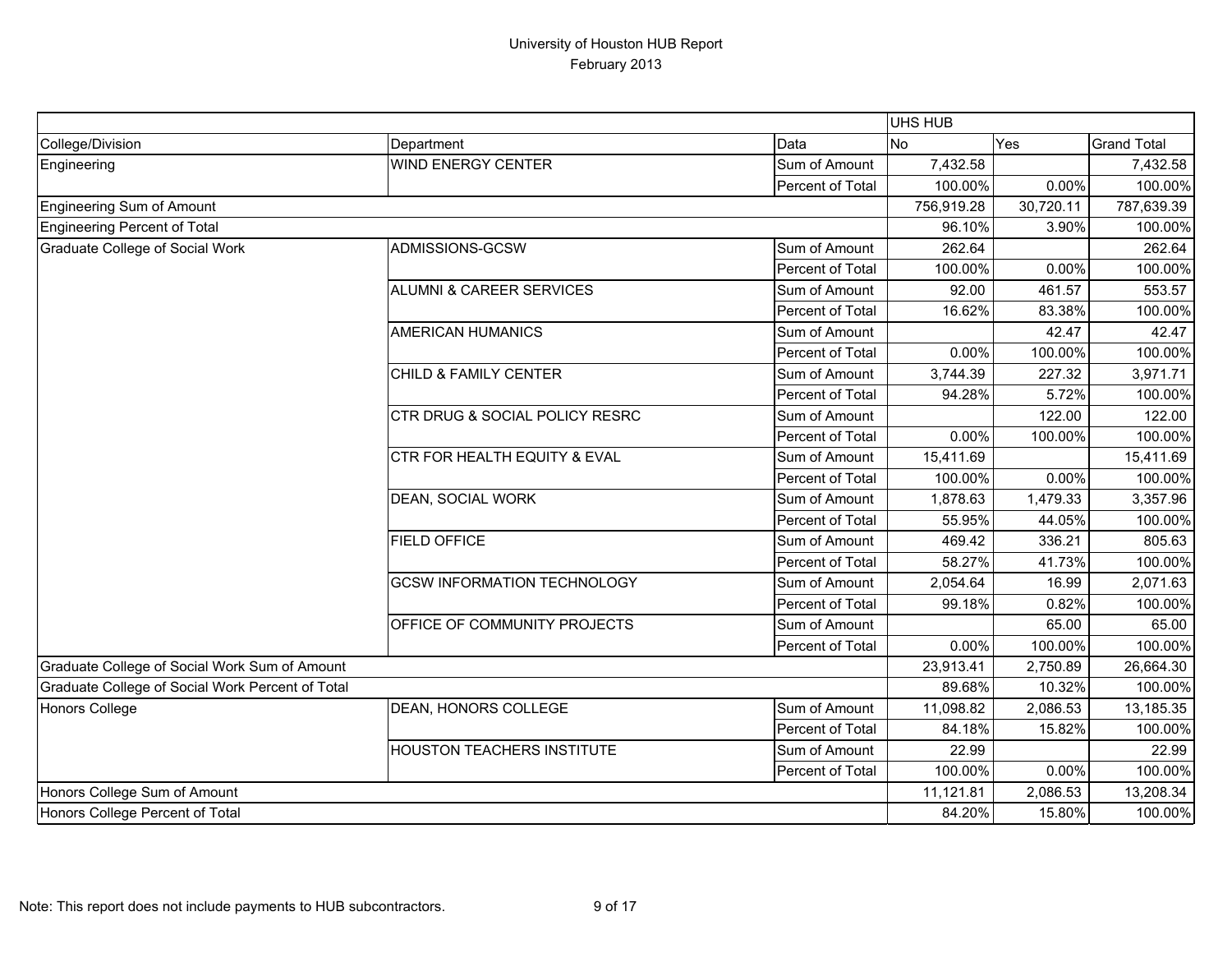|                                                  |                                     |                  | UHS HUB   |           |                    |
|--------------------------------------------------|-------------------------------------|------------------|-----------|-----------|--------------------|
| College/Division                                 | Department                          | Data             | <b>No</b> | Yes       | <b>Grand Total</b> |
| Hotel and Restaurant Management                  | DEAN, HOTEL & RESTAURANT MANAG      | Sum of Amount    | 12,945.75 | 3,233.06  | 16,178.81          |
|                                                  |                                     | Percent of Total | 80.02%    | 19.98%    | 100.00%            |
|                                                  | HOTEL AND RESTAURANT MANAGEMENT     | Sum of Amount    | 86,421.82 | 17,684.18 | 104,106.00         |
|                                                  |                                     | Percent of Total | 83.01%    | 16.99%    | 100.00%            |
| Hotel and Restaurant Management Sum of Amount    |                                     |                  | 99,367.57 | 20,917.24 | 120,284.81         |
| Hotel and Restaurant Management Percent of Total |                                     |                  | 82.61%    | 17.39%    | 100.00%            |
| Law Center                                       | A A WHITE INSTITUTE                 | Sum of Amount    | 1,891.23  |           | 1,891.23           |
|                                                  |                                     | Percent of Total | 100.00%   | 0.00%     | 100.00%            |
|                                                  | <b>ASSOCIATE DEAN, LAW</b>          | Sum of Amount    |           | 704.83    | 704.83             |
|                                                  |                                     | Percent of Total | 0.00%     | 100.00%   | 100.00%            |
|                                                  | <b>BLAKELEY INSTITUTE</b>           | Sum of Amount    | 1,298.61  | 706.92    | 2,005.53           |
|                                                  |                                     | Percent of Total | 64.75%    | 35.25%    | 100.00%            |
|                                                  | <b>BUSINESS SERVICES, LAW</b>       | Sum of Amount    | 292.00    | 5,975.55  | 6,267.55           |
|                                                  |                                     | Percent of Total | 4.66%     | 95.34%    | 100.00%            |
|                                                  | CAREER SERVICES, LAW                | Sum of Amount    | 1,009.08  | 492.10    | 1,501.18           |
|                                                  |                                     | Percent of Total | 67.22%    | 32.78%    | 100.00%            |
|                                                  | DEAN, LAW                           | Sum of Amount    | 1,004.45  |           | 1,004.45           |
|                                                  |                                     | Percent of Total | 100.00%   | 0.00%     | 100.00%            |
|                                                  | <b>EXTERNAL AFFAIRS, LAW</b>        | Sum of Amount    |           | 448.24    | 448.24             |
|                                                  |                                     | Percent of Total | 0.00%     | 100.00%   | 100.00%            |
|                                                  | <b>FACILITIES, LAW</b>              | Sum of Amount    | 771.24    | 653.91    | 1,425.15           |
|                                                  |                                     | Percent of Total | 54.12%    | 45.88%    | 100.00%            |
|                                                  | <b>FACULTY SUPPORT LAW</b>          | Sum of Amount    | 1,350.50  | 16,509.66 | 17,860.16          |
|                                                  |                                     | Percent of Total | 7.56%     | 92.44%    | 100.00%            |
|                                                  | HEALTH LAW & POLICY INSTITUTE       | Sum of Amount    |           | 280.42    | 280.42             |
|                                                  |                                     | Percent of Total | 0.00%     | 100.00%   | 100.00%            |
|                                                  | INST OF HIGHER EDU & GOVERNANCE LAW | Sum of Amount    | 216.17    |           | 216.17             |
|                                                  |                                     | Percent of Total | 100.00%   | 0.00%     | 100.00%            |
|                                                  | LAW INFORMATION TECHNOLOGY          | Sum of Amount    | 463.08    | 3,801.50  | 4,264.58           |
|                                                  |                                     | Percent of Total | 10.86%    | 89.14%    | 100.00%            |
|                                                  | <b>LAW LIBRARY</b>                  | Sum of Amount    | 9,116.91  | 107.59    | 9,224.50           |
|                                                  |                                     | Percent of Total | 98.83%    | 1.17%     | 100.00%            |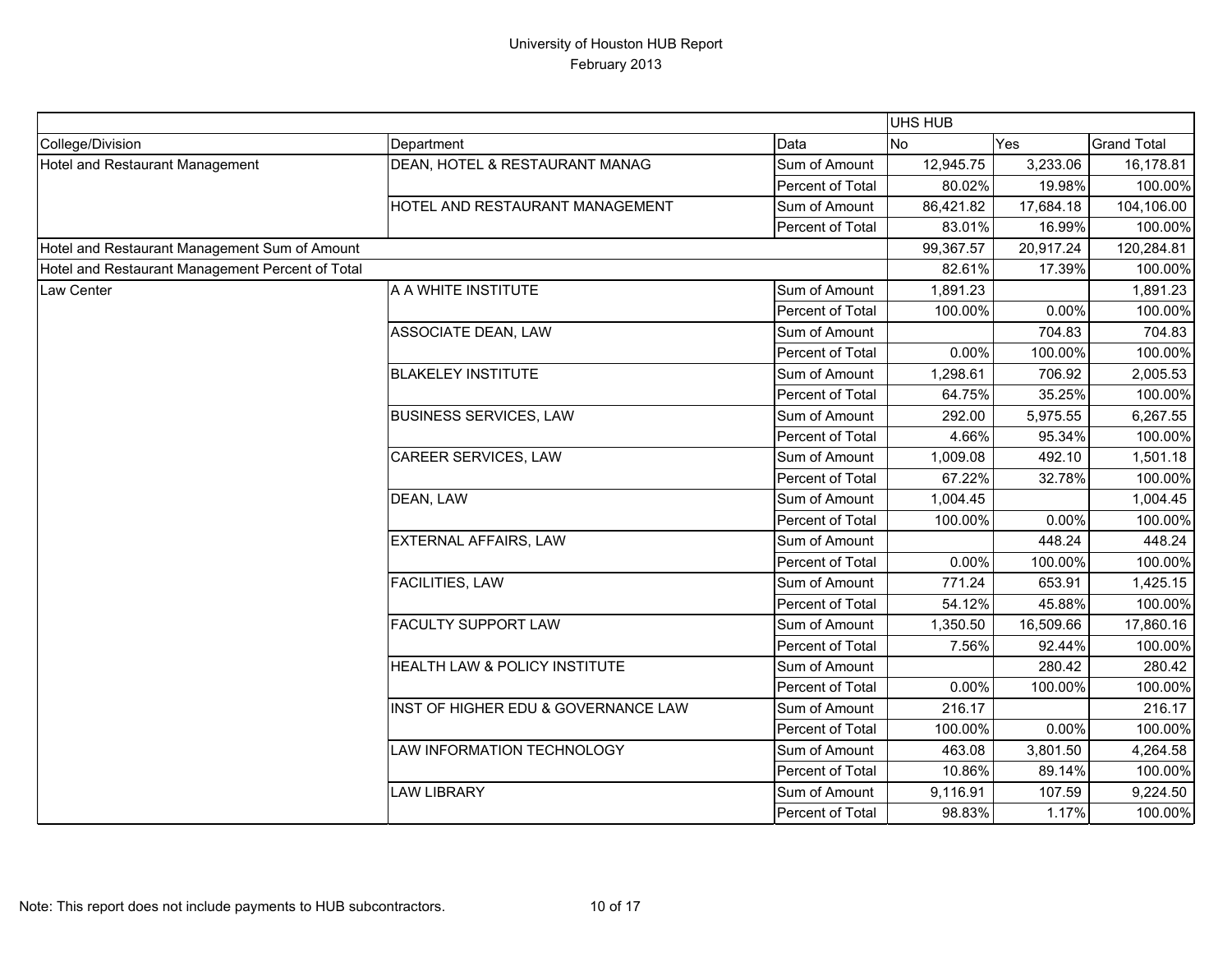|                                  |                                     |                  | UHS HUB   |           |                    |
|----------------------------------|-------------------------------------|------------------|-----------|-----------|--------------------|
| College/Division                 | Department                          | Data             | <b>No</b> | Yes       | <b>Grand Total</b> |
| Law Center                       | LEGAL AID CLINIC, LAW               | Sum of Amount    | 965.26    | 289.38    | 1,254.64           |
|                                  |                                     | Percent of Total | 76.94%    | 23.06%    | 100.00%            |
|                                  | PUBLIC RELS & MARKETING, LAW        | Sum of Amount    | 20,271.41 | 137.73    | 20,409.14          |
|                                  |                                     | Percent of Total | 99.33%    | 0.67%     | 100.00%            |
|                                  | STUDENT ORGANIZATION, LAW           | Sum of Amount    | 517.42    |           | 517.42             |
|                                  |                                     | Percent of Total | 100.00%   | 0.00%     | 100.00%            |
|                                  | STUDENT SERVICES, LAW               | Sum of Amount    | 1,931.06  | 71.00     | 2,002.06           |
|                                  |                                     | Percent of Total | 96.45%    | 3.55%     | 100.00%            |
| Law Center Sum of Amount         |                                     |                  | 41,098.42 | 30,178.83 | 71,277.25          |
| Law Center Percent of Total      |                                     |                  | 57.66%    | 42.34%    | 100.00%            |
| Liberal Arts and Social Sciences | <b>AEROSPACE STUDIES</b>            | Sum of Amount    | 619.66    | 324.87    | 944.53             |
|                                  |                                     | Percent of Total | 65.61%    | 34.39%    | 100.00%            |
|                                  | AFRICAN-AMERICAN STUDIES            | Sum of Amount    | 1,108.62  | 398.29    | 1,506.91           |
|                                  |                                     | Percent of Total | 73.57%    | 26.43%    | 100.00%            |
|                                  | <b>ART</b>                          | Sum of Amount    | 18,014.27 | 2,506.47  | 20,520.74          |
|                                  |                                     | Percent of Total | 87.79%    | 12.21%    | 100.00%            |
|                                  | <b>ARTE PUBLICO</b>                 | Sum of Amount    | 30,065.19 | 100.23    | 30,165.42          |
|                                  |                                     | Percent of Total | 99.67%    | 0.33%     | 100.00%            |
|                                  | <b>BAND</b>                         | Sum of Amount    | 3,668.88  |           | 3,668.88           |
|                                  |                                     | Percent of Total | 100.00%   | 0.00%     | 100.00%            |
|                                  | <b>BLAFFER GALLERY</b>              | Sum of Amount    | 2,949.89  | 5,141.40  | 8,091.29           |
|                                  |                                     | Percent of Total | 36.46%    | 63.54%    | 100.00%            |
|                                  | CENTER FOR PUBLIC HISTORY           | Sum of Amount    | 612.53    | 266.96    | 879.49             |
|                                  |                                     | Percent of Total | 69.65%    | 30.35%    | 100.00%            |
|                                  | CENTER FOR PUBLIC POLICY            | Sum of Amount    | 42,911.09 | 334.21    | 43,245.30          |
|                                  |                                     | Percent of Total | 99.23%    | 0.77%     | 100.00%            |
|                                  | <b>COMMUNICATION</b>                | Sum of Amount    | 9,463.24  | 1,506.14  | 10,969.38          |
|                                  |                                     | Percent of Total | 86.27%    | 13.73%    | 100.00%            |
|                                  | <b>COMMUNICATIONS DISORDERS</b>     | Sum of Amount    | 3,347.01  | 826.07    | 4,173.08           |
|                                  |                                     | Percent of Total | 80.20%    | 19.80%    | 100.00%            |
|                                  | <b>COMPARATIVE CULTURAL STUDIES</b> | Sum of Amount    | 489.70    |           | 489.70             |
|                                  |                                     | Percent of Total | 100.00%   | $0.00\%$  | 100.00%            |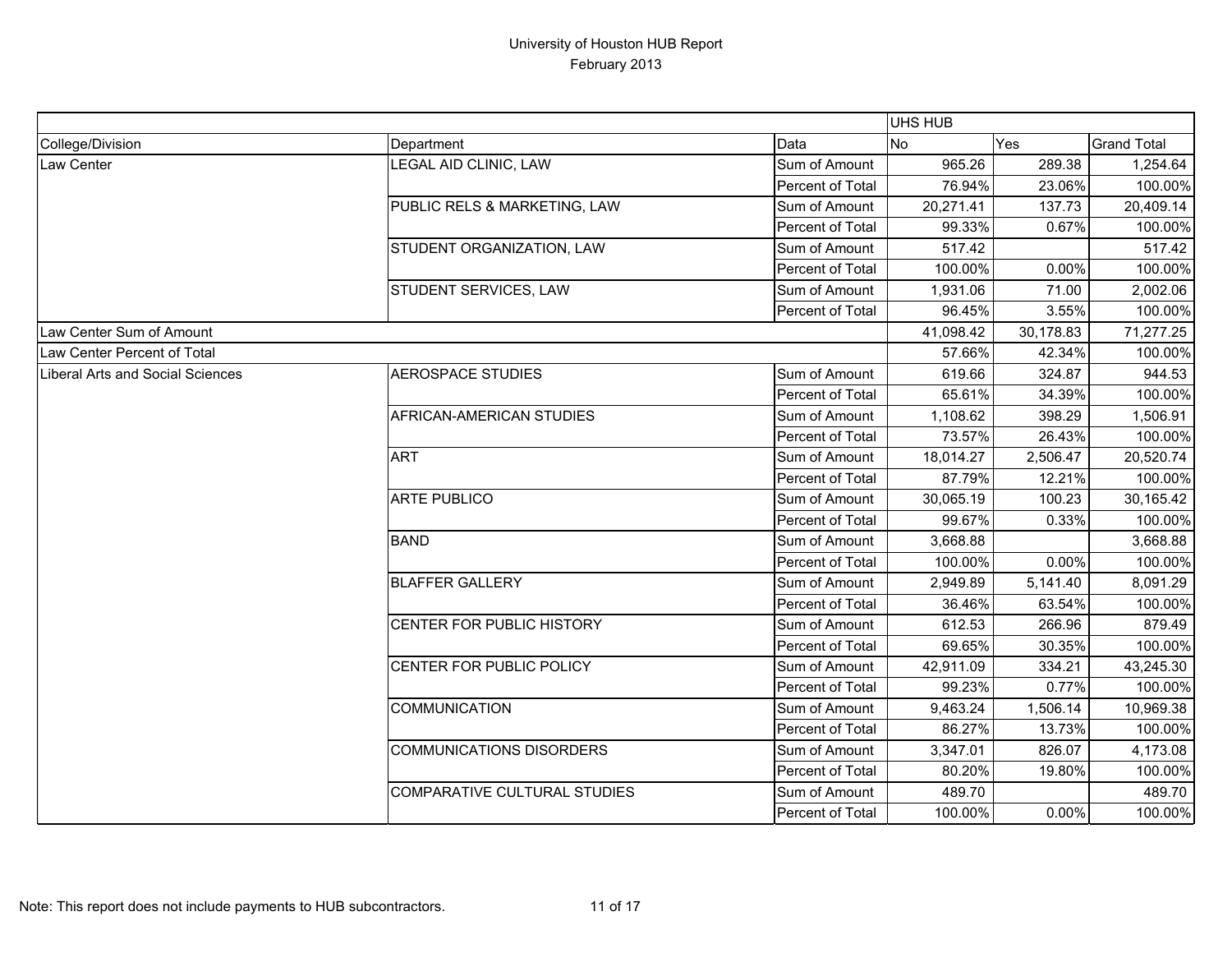|                                  |                                  |                  | <b>UHS HUB</b> |           |                    |
|----------------------------------|----------------------------------|------------------|----------------|-----------|--------------------|
| College/Division                 | Department                       | Data             | <b>No</b>      | Yes       | <b>Grand Total</b> |
| Liberal Arts and Social Sciences | <b>CWMCA CENTER FOR THE ARTS</b> | Sum of Amount    | 1,428.37       | 227.17    | 1,655.54           |
|                                  |                                  | Percent of Total | 86.28%         | 13.72%    | 100.00%            |
|                                  | DEAN, LIBERAL ARTS & SOC SCI     | Sum of Amount    | 6,820.76       | 758.52    | 7,579.28           |
|                                  |                                  | Percent of Total | 89.99%         | 10.01%    | 100.00%            |
|                                  | <b>ECONOMICS</b>                 | Sum of Amount    | 2,695.18       |           | 2,695.18           |
|                                  |                                  | Percent of Total | 100.00%        | 0.00%     | 100.00%            |
|                                  | <b>ENGLISH</b>                   | Sum of Amount    | 13,016.05      | 7,786.65  | 20,802.70          |
|                                  |                                  | Percent of Total | 62.57%         | 37.43%    | 100.00%            |
|                                  | HEALTH AND HUMAN PERFORMANCE     | Sum of Amount    | 14,890.57      | 1,439.28  | 16,329.85          |
|                                  |                                  | Percent of Total | 91.19%         | 8.81%     | 100.00%            |
|                                  | <b>HISPANIC STUDIES</b>          | Sum of Amount    | 8,305.54       | 46,202.21 | 54,507.75          |
|                                  |                                  | Percent of Total | 15.24%         | 84.76%    | 100.00%            |
|                                  | <b>HISTORY</b>                   | Sum of Amount    | 3,153.59       | 182.56    | 3,336.15           |
|                                  |                                  | Percent of Total | 94.53%         | 5.47%     | 100.00%            |
|                                  | <b>MEXICAN-AMERICAN STUDIES</b>  | Sum of Amount    | 6,781.53       | 3,197.51  | 9,979.04           |
|                                  |                                  | Percent of Total | 67.96%         | 32.04%    | 100.00%            |
|                                  | <b>MILITARY SCIENCE</b>          | Sum of Amount    | 1,636.90       |           | 1,636.90           |
|                                  |                                  | Percent of Total | 100.00%        | 0.00%     | 100.00%            |
|                                  | MODERN AND CLASSICAL LANGUAGES   | Sum of Amount    | 2,005.01       | 764.80    | 2,769.81           |
|                                  |                                  | Percent of Total | 72.39%         | 27.61%    | 100.00%            |
|                                  | <b>MUSIC</b>                     | Sum of Amount    | 32,800.89      | 1,366.89  | 34, 167. 78        |
|                                  |                                  | Percent of Total | 96.00%         | 4.00%     | 100.00%            |
|                                  | <b>PHILOSOPHY</b>                | Sum of Amount    | 452.04         | 36.41     | 488.45             |
|                                  |                                  | Percent of Total | 92.55%         | 7.45%     | 100.00%            |
|                                  | POLITICAL SCIENCE                | Sum of Amount    | 7,038.08       | 862.03    | 7,900.11           |
|                                  |                                  | Percent of Total | 89.09%         | 10.91%    | 100.00%            |
|                                  | <b>PSYCHOLOGY</b>                | Sum of Amount    | 35,600.11      | 1,453.06  | 37,053.17          |
|                                  |                                  | Percent of Total | 96.08%         | 3.92%     | 100.00%            |
|                                  | PUBLIC ADMINISTRATION PROGRAM    | Sum of Amount    |                | 313.93    | 313.93             |
|                                  |                                  | Percent of Total | 0.00%          | 100.00%   | 100.00%            |
|                                  | <b>SOCIOLOGY</b>                 | Sum of Amount    | 687.22         | 1,591.48  | 2,278.70           |
|                                  |                                  | Percent of Total | 30.16%         | 69.84%    | 100.00%            |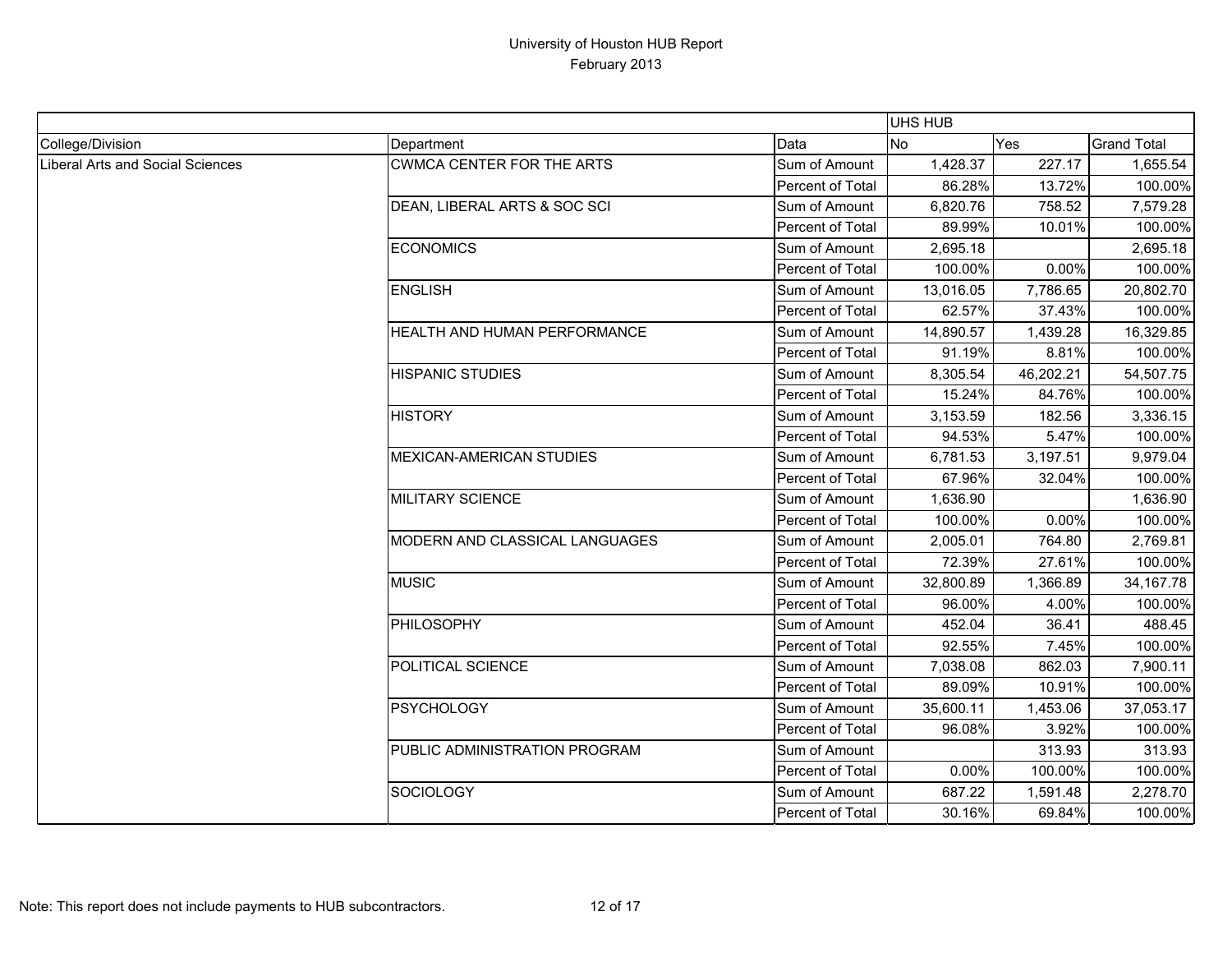|                                                   |                                               |                  | UHS HUB    |            |                    |
|---------------------------------------------------|-----------------------------------------------|------------------|------------|------------|--------------------|
| College/Division                                  | Department                                    | Data             | <b>No</b>  | Yes        | <b>Grand Total</b> |
| Liberal Arts and Social Sciences                  | <b>THEATER</b>                                | Sum of Amount    | 16,198.90  | 3,333.16   | 19,532.06          |
|                                                   |                                               | Percent of Total | 82.93%     | 17.07%     | 100.00%            |
|                                                   | <b>WOMEN'S STUDIES PROGRAM</b>                | Sum of Amount    | 15,399.12  | 406.98     | 15,806.10          |
|                                                   |                                               | Percent of Total | 97.43%     | 2.57%      | 100.00%            |
| Liberal Arts and Social Sciences Sum of Amount    |                                               | 282,159.94       | 81,327.28  | 363,487.22 |                    |
| Liberal Arts and Social Sciences Percent of Total |                                               | 77.63%           | 22.37%     | 100.00%    |                    |
| Library                                           | UNIVERSITY LIBRARIES                          | Sum of Amount    | 315,035.23 | 9,717.12   | 324,752.35         |
|                                                   |                                               | Percent of Total | 97.01%     | 2.99%      | 100.00%            |
| Library Sum of Amount                             |                                               |                  | 315,035.23 | 9,717.12   | 324,752.35         |
| <b>Library Percent of Total</b>                   |                                               |                  | 97.01%     | 2.99%      | 100.00%            |
| Natural Science and Mathematics                   | <b>BIOLOGY &amp; BIOCHEMISTRY</b>             | Sum of Amount    | 142,019.02 | 18,067.19  | 160,086.21         |
|                                                   |                                               | Percent of Total | 88.71%     | 11.29%     | 100.00%            |
|                                                   | <b>CHEMISTRY</b>                              | Sum of Amount    | 71,691.94  | 11,763.08  | 83,455.02          |
|                                                   |                                               | Percent of Total | 85.90%     | 14.10%     | 100.00%            |
|                                                   | <b>COMPUTER SCIENCE</b>                       | Sum of Amount    | 28,072.36  | 1,206.41   | 29,278.77          |
|                                                   |                                               | Percent of Total | 95.88%     | 4.12%      | 100.00%            |
|                                                   | CTR FOR NUCLEAR RECEPTORS & CELL SIGNALING    | Sum of Amount    | 76,915.36  | 2,358.39   | 79,273.75          |
|                                                   |                                               | Percent of Total | 97.03%     | 2.97%      | 100.00%            |
|                                                   | DEAN, NATURAL SCIENCE & MATHE                 | Sum of Amount    | 19,584.71  | 1,972.85   | 21,557.56          |
|                                                   |                                               | Percent of Total | 90.85%     | 9.15%      | 100.00%            |
|                                                   | EARTH AND ATMOSPHERIC SCIENCES                | Sum of Amount    | 161,024.69 | 3,793.85   | 164,818.54         |
|                                                   |                                               | Percent of Total | 97.70%     | 2.30%      | 100.00%            |
|                                                   | INST FOR MULTIDIM AIR QUALITY STUDIES (IMAQS) | Sum of Amount    | 117.78     |            | 117.78             |
|                                                   |                                               | Percent of Total | 100.00%    | 0.00%      | 100.00%            |
|                                                   | <b>MATHEMATICS</b>                            | Sum of Amount    | 179,274.44 | 7,405.22   | 186,679.66         |
|                                                   |                                               | Percent of Total | 96.03%     | 3.97%      | 100.00%            |
|                                                   | PHYSICS                                       | Sum of Amount    | 90,074.66  | 16,583.59  | 106,658.25         |
|                                                   |                                               | Percent of Total | 84.45%     | 15.55%     | 100.00%            |
| Natural Science and Mathematics Sum of Amount     |                                               | 768,774.96       | 63,150.58  | 831,925.54 |                    |
| Natural Science and Mathematics Percent of Total  |                                               |                  | 92.41%     | 7.59%      | 100.00%            |
| Optometry                                         | DEAN, OPTOMETRY                               | Sum of Amount    | 17,874.37  | 3,003.34   | 20,877.71          |
|                                                   |                                               | Percent of Total | 85.61%     | 14.39%     | 100.00%            |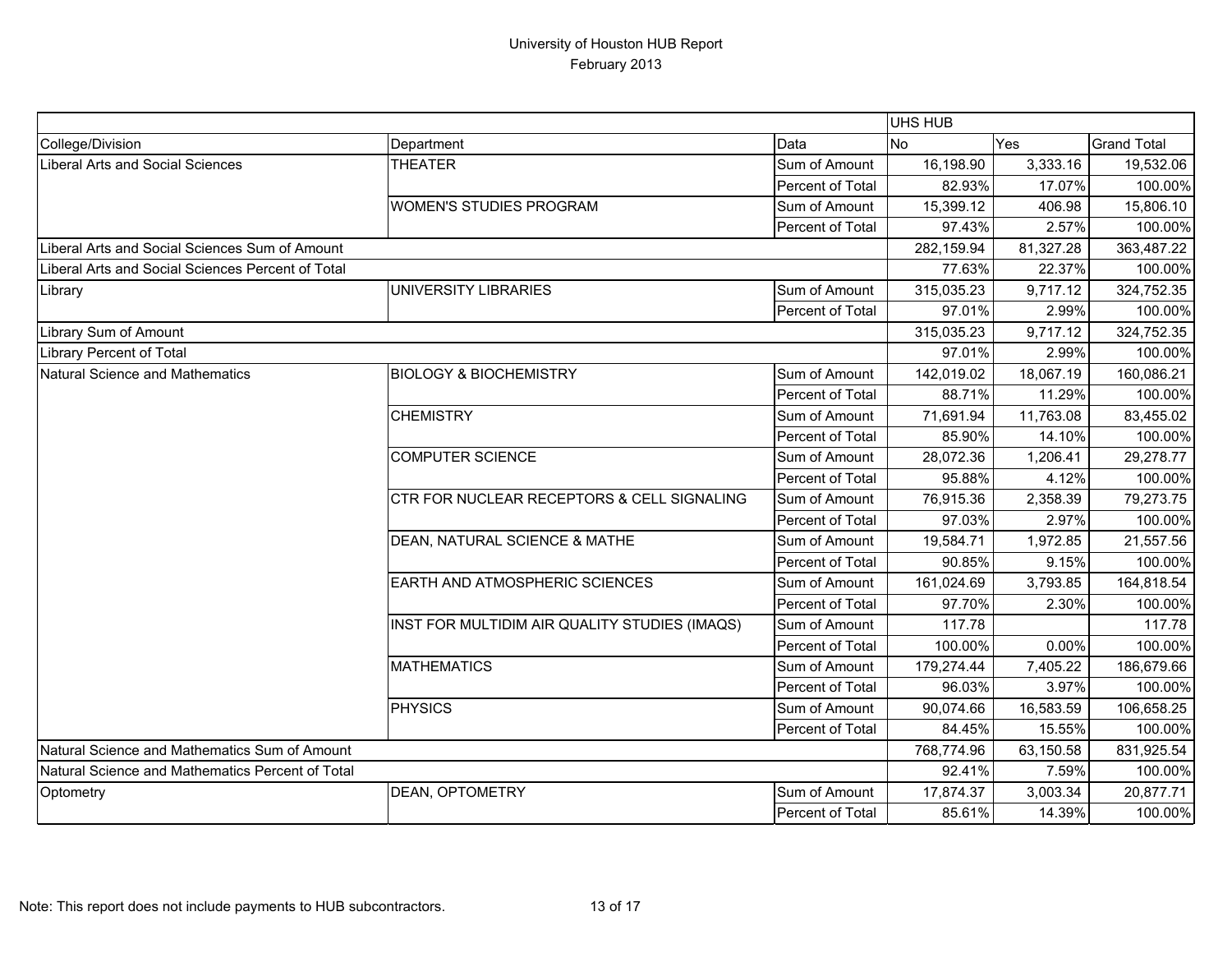|                            |                                           |                  | UHS HUB    |            |                    |
|----------------------------|-------------------------------------------|------------------|------------|------------|--------------------|
| College/Division           | Department                                | Data             | <b>No</b>  | Yes        | <b>Grand Total</b> |
| Optometry                  | OPT VISION SCIENCES                       | Sum of Amount    | 72,284.46  | 6,249.74   | 78,534.20          |
|                            |                                           | Percent of Total | 92.04%     | 7.96%      | 100.00%            |
|                            | OPTOMETRY CLINIC                          | Sum of Amount    | 66,535.43  | 22,566.55  | 89,101.98          |
|                            |                                           | Percent of Total | 74.67%     | 25.33%     | 100.00%            |
| Optometry Sum of Amount    |                                           | 156,694.26       | 31,819.63  | 188,513.89 |                    |
| Optometry Percent of Total |                                           |                  | 83.12%     | 16.88%     | 100.00%            |
| Pharmacy                   | <b>CLINICAL PHARMACY &amp; ADMINISTRA</b> | Sum of Amount    | 46,980.91  | 742.34     | 47,723.25          |
|                            |                                           | Percent of Total | 98.44%     | 1.56%      | 100.00%            |
|                            | <b>DEAN, PHARMACY</b>                     | Sum of Amount    | 15,635.78  | 10,641.97  | 26,277.75          |
|                            |                                           | Percent of Total | 59.50%     | 40.50%     | 100.00%            |
|                            | PHARMACOLOGICAL & PHARMACEUTIC            | Sum of Amount    | 61,121.57  | 4,012.18   | 65,133.75          |
|                            |                                           | Percent of Total | 93.84%     | 6.16%      | 100.00%            |
| Pharmacy Sum of Amount     |                                           |                  | 123,738.26 | 15,396.49  | 139,134.75         |
| Pharmacy Percent of Total  |                                           |                  | 88.93%     | 11.07%     | 100.00%            |
| Research                   | ANIMAL CARE OPERATIONS                    | Sum of Amount    | 14,990.97  | 365.79     | 15,356.76          |
|                            |                                           | Percent of Total | 97.62%     | 2.38%      | 100.00%            |
|                            | CENTER FOR ADVANCED MATERIALS             | Sum of Amount    | 3,723.72   |            | 3,723.72           |
|                            |                                           | Percent of Total | 100.00%    | 0.00%      | 100.00%            |
|                            | CTR FOR BIOMED/ENVIRON GENOMIC            | Sum of Amount    | 137.55     |            | 137.55             |
|                            |                                           | Percent of Total | 100.00%    | 0.00%      | 100.00%            |
|                            | CTR NEURO AND BIOMECH RESEARCH            | Sum of Amount    | 1,000.06   |            | 1,000.06           |
|                            |                                           | Percent of Total | 100.00%    | 0.00%      | 100.00%            |
|                            | <b>GRANTS AND CONTRACTS</b>               | Sum of Amount    | 42.75      |            | 42.75              |
|                            |                                           | Percent of Total | 100.00%    | 0.00%      | 100.00%            |
|                            | <b>HOUSTON COASTAL CENTER</b>             | Sum of Amount    | 537.12     |            | 537.12             |
|                            |                                           | Percent of Total | 100.00%    | 0.00%      | 100.00%            |
|                            | INSTITUTE FOR MOLECULAR DESIGN            | Sum of Amount    | 1,235.23   |            | 1,235.23           |
|                            |                                           | Percent of Total | 100.00%    | 0.00%      | 100.00%            |
|                            | <b>INSTITUTE FOR NANOENERGY</b>           | Sum of Amount    | 435.56     |            | 435.56             |
|                            |                                           | Percent of Total | 100.00%    | 0.00%      | 100.00%            |
|                            | OFFICE OF TECHNOLOGY MANAGEMENT           | Sum of Amount    | 903.65     | 268.40     | 1,172.05           |
|                            |                                           | Percent of Total | 77.10%     | 22.90%     | 100.00%            |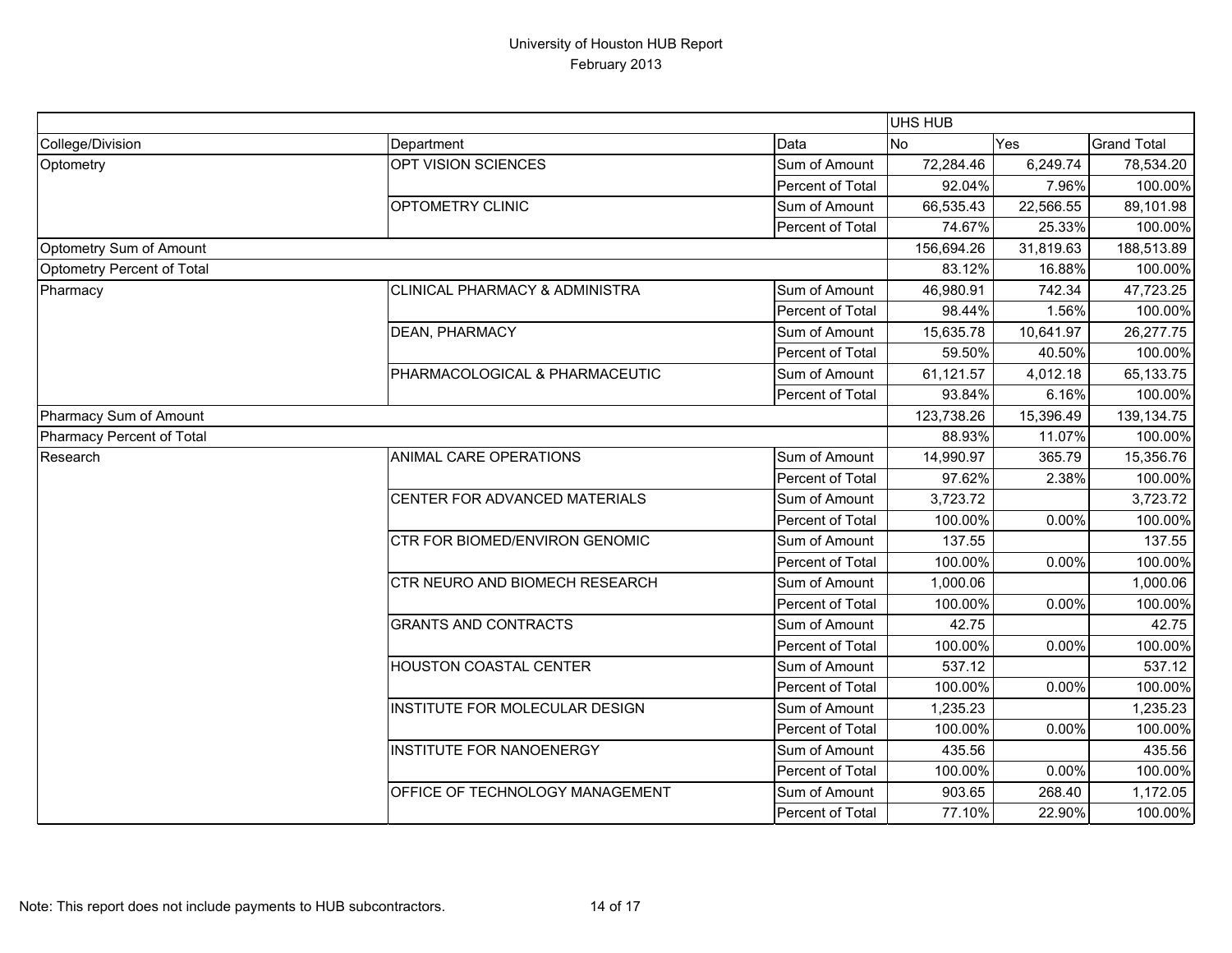|                                  |                                         |                  | UHS HUB    |           |                    |
|----------------------------------|-----------------------------------------|------------------|------------|-----------|--------------------|
| College/Division                 | Department                              | Data             | <b>No</b>  | Yes       | <b>Grand Total</b> |
| Research                         | <b>RESEARCH DIVISION OFFICE</b>         | Sum of Amount    | 47,210.09  | 831.02    | 48,041.11          |
|                                  |                                         | Percent of Total | 98.27%     | 1.73%     | 100.00%            |
|                                  | <b>RESEARCH FINANCIAL SERVICES</b>      | Sum of Amount    | 282.97     |           | 282.97             |
|                                  |                                         | Percent of Total | 100.00%    | 0.00%     | 100.00%            |
|                                  | <b>RESEARCH INFORMATION CENTER</b>      | Sum of Amount    | 2,897.34   |           | 2,897.34           |
|                                  |                                         | Percent of Total | 100.00%    | 0.00%     | 100.00%            |
|                                  | RESEARCH POLICIES/COMPLIANCE/COMMITTEES | Sum of Amount    | 356.93     |           | 356.93             |
|                                  |                                         | Percent of Total | 100.00%    | 0.00%     | 100.00%            |
|                                  | <b>TIMES</b>                            | Sum of Amount    | 36,920.91  | 2,610.98  | 39,531.89          |
|                                  |                                         | Percent of Total | 93.40%     | 6.60%     | 100.00%            |
|                                  | TX CTR SUPERCONDUCTIVITY AT UH          | Sum of Amount    | 69,968.48  | 528.47    | 70,496.95          |
|                                  |                                         | Percent of Total | 99.25%     | 0.75%     | 100.00%            |
|                                  | TX LEARNING/COMPUTATIONAL CTR           | Sum of Amount    | 6,052.14   | 1,273.91  | 7,326.05           |
|                                  |                                         | Percent of Total | 82.61%     | 17.39%    | 100.00%            |
|                                  | TX OBESITY RESEARCH CENTER              | Sum of Amount    | 921.76     | 1,375.13  | 2,296.89           |
|                                  |                                         | Percent of Total | 40.13%     | 59.87%    | 100.00%            |
| <b>Research Sum of Amount</b>    |                                         |                  | 187,617.23 | 7,253.70  | 194,870.93         |
| <b>Research Percent of Total</b> |                                         |                  | 96.28%     | 3.72%     | 100.00%            |
| <b>Student Affairs</b>           | <b>CAMPUS RECREATION</b>                | Sum of Amount    | 18,226.72  | 49,897.12 | 68,123.84          |
|                                  |                                         | Percent of Total | 26.76%     | 73.24%    | 100.00%            |
|                                  | CENTER FOR STUDENT INVOLVEMENT          | Sum of Amount    | 21,923.47  | 399.04    | 22,322.51          |
|                                  |                                         | Percent of Total | 98.21%     | 1.79%     | 100.00%            |
|                                  | CHILDREN'S LEARNING CENTER              | Sum of Amount    | 8,364.69   | 938.48    | 9,303.17           |
|                                  |                                         | Percent of Total | 89.91%     | 10.09%    | 100.00%            |
|                                  | <b>COUNSELING AND PSYCH SVCS</b>        | Sum of Amount    | 3,834.21   | 425.74    | 4,259.95           |
|                                  |                                         | Percent of Total | 90.01%     | 9.99%     | 100.00%            |
|                                  | <b>CTR FOR LEADERSHIP &amp; FSL</b>     | Sum of Amount    | 1,419.74   | 306.95    | 1,726.69           |
|                                  |                                         | Percent of Total | 82.22%     | 17.78%    | 100.00%            |
|                                  | <b>DEAN OF STUDENTS</b>                 | Sum of Amount    | 1,559.96   | 148.98    | 1,708.94           |
|                                  |                                         | Percent of Total | 91.28%     | 8.72%     | 100.00%            |
|                                  | <b>FORENSICS PROGRAM</b>                | Sum of Amount    | 387.70     |           | 387.70             |
|                                  |                                         | Percent of Total | 100.00%    | 0.00%     | 100.00%            |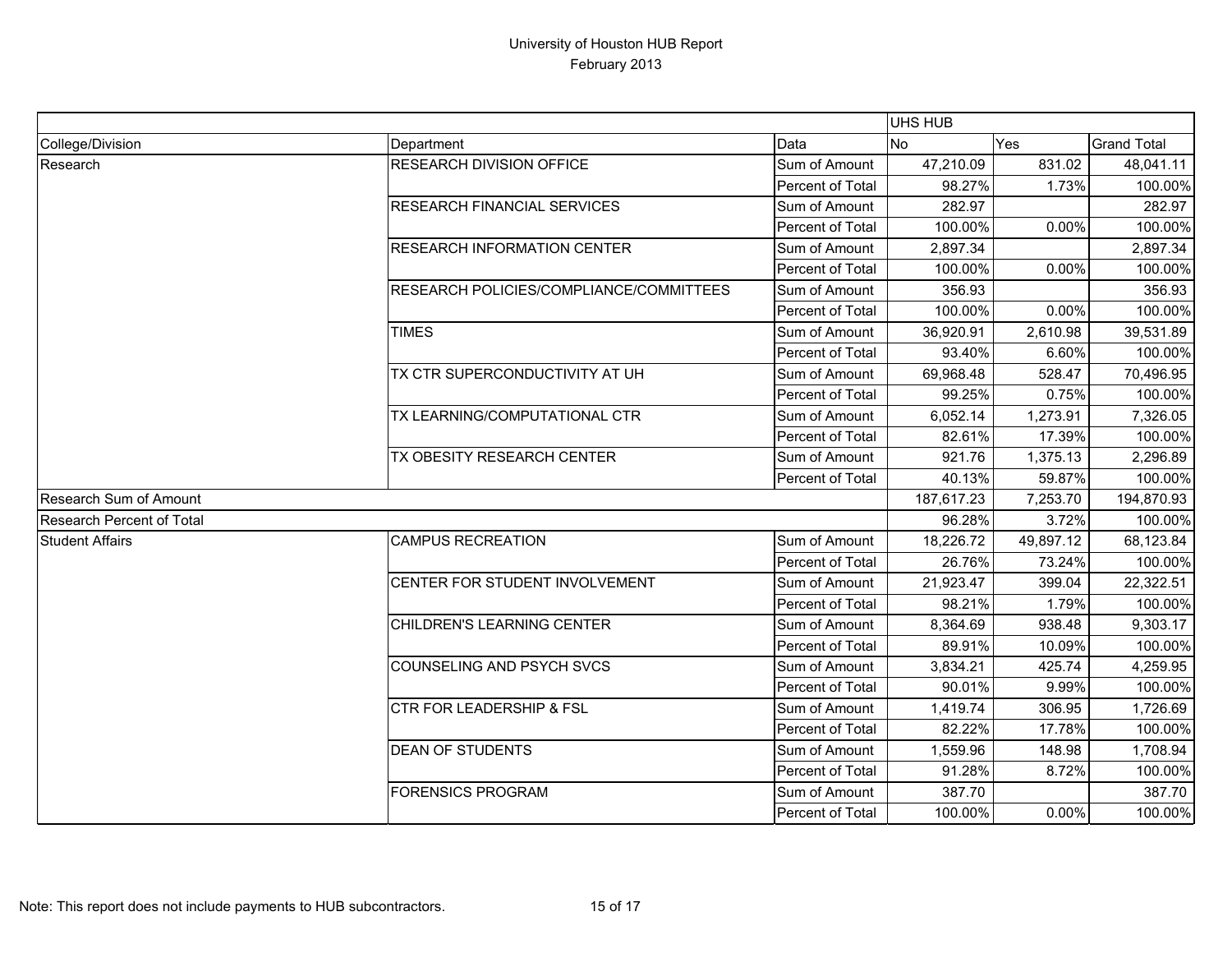|                                         |                                         |                  | UHS HUB   |            |                    |
|-----------------------------------------|-----------------------------------------|------------------|-----------|------------|--------------------|
| College/Division                        | Department                              | Data             | <b>No</b> | Yes        | <b>Grand Total</b> |
| <b>Student Affairs</b>                  | <b>RELIGION CENTER</b>                  | Sum of Amount    | 524.27    |            | 524.27             |
|                                         |                                         | Percent of Total | 100.00%   | 0.00%      | 100.00%            |
|                                         | <b>RESIDENTIAL LIFE &amp; HOUSING</b>   | Sum of Amount    | 23,461.97 | 2,186.19   | 25,648.16          |
|                                         |                                         | Percent of Total | 91.48%    | 8.52%      | 100.00%            |
|                                         | <b>STUDENT AFFAIRS</b>                  | Sum of Amount    | 3,919.31  | 1,027.20   | 4,946.51           |
|                                         |                                         | Percent of Total | 79.23%    | 20.77%     | 100.00%            |
|                                         | <b>STUDENT HEALTH CENTER</b>            | Sum of Amount    | 22,966.81 | 22,898.86  | 45,865.67          |
|                                         |                                         | Percent of Total | 50.07%    | 49.93%     | 100.00%            |
|                                         | <b>STUDENT PUBLICATIONS</b>             | Sum of Amount    | 758.87    | 277.10     | 1,035.97           |
|                                         |                                         | Percent of Total | 73.25%    | 26.75%     | 100.00%            |
|                                         | UNIVERSITY CAREER SERVICES              | Sum of Amount    | 2,230.17  | 48.11      | 2,278.28           |
|                                         |                                         | Percent of Total | 97.89%    | 2.11%      | 100.00%            |
|                                         | <b>UNIVERSITY CENTER</b>                | Sum of Amount    | 10,330.02 | 2,287.66   | 12,617.68          |
|                                         |                                         | Percent of Total | 81.87%    | 18.13%     | 100.00%            |
|                                         | <b>URBAN EXPERIENCE VPSA</b>            | Sum of Amount    | 115.00    |            | 115.00             |
|                                         |                                         | Percent of Total | 100.00%   | 0.00%      | 100.00%            |
| <b>Student Affairs Sum of Amount</b>    |                                         | 120,022.91       | 80,841.43 | 200,864.34 |                    |
| <b>Student Affairs Percent of Total</b> |                                         |                  | 59.75%    | 40.25%     | 100.00%            |
| Technology                              | CENTER FOR APPLIED TECHNOLOGY           | Sum of Amount    | 1,011.56  |            | 1,011.56           |
|                                         |                                         | Percent of Total | 100.00%   | 0.00%      | 100.00%            |
|                                         | CENTER FOR TECHNOLOGY LITERACY          | Sum of Amount    | 2,309.31  |            | 2,309.31           |
|                                         |                                         | Percent of Total | 100.00%   | 0.00%      | 100.00%            |
|                                         | <b>CONSTRUCTION MANAGEMENT</b>          | Sum of Amount    | 889.68    | 83.53      | 973.21             |
|                                         |                                         | Percent of Total | 91.42%    | 8.58%      | 100.00%            |
|                                         | <b>DEAN, TECHNOLOGY</b>                 | Sum of Amount    | 9,484.70  | 1,219.53   | 10,704.23          |
|                                         |                                         | Percent of Total | 88.61%    | 11.39%     | 100.00%            |
|                                         | <b>ENGINEERING TECHNOLOGY</b>           | Sum of Amount    | 11,958.21 | 252.72     | 12,210.93          |
|                                         |                                         | Percent of Total | 97.93%    | 2.07%      | 100.00%            |
|                                         | HUMAN DEVELOP AND CONSUMER SCI          | Sum of Amount    | 9,235.97  | 1,449.28   | 10,685.25          |
|                                         |                                         | Percent of Total | 86.44%    | 13.56%     | 100.00%            |
|                                         | <b>INFORMATION &amp; LOGISTICS TECH</b> | Sum of Amount    | 32,521.61 | 1,060.98   | 33,582.59          |
|                                         |                                         | Percent of Total | 96.84%    | 3.16%      | 100.00%            |